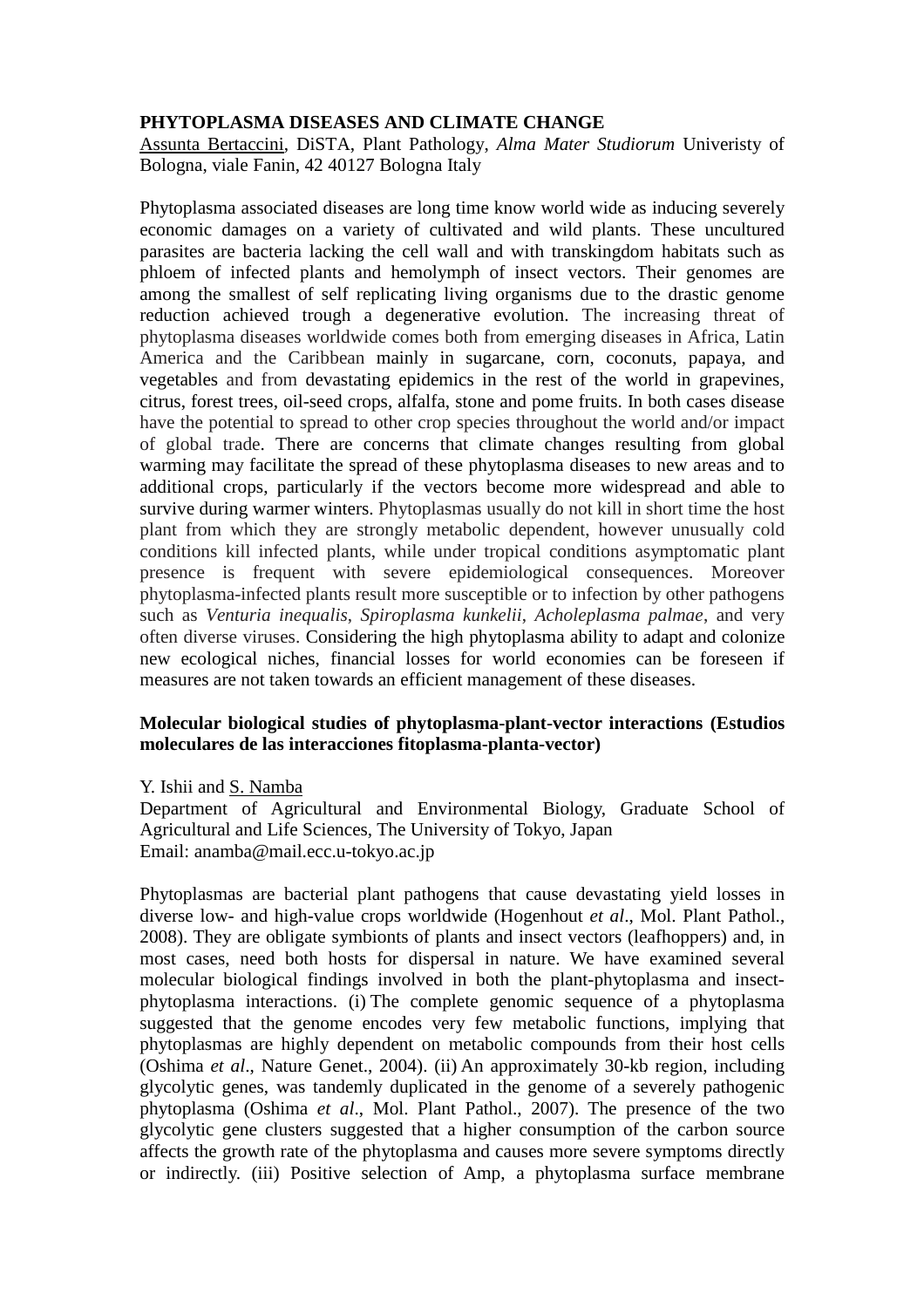protein, was recognized (Kakizawa *et al*., J. Bacteriol., 2006). This positive selection may reflect an interaction between the phytoplasma and the host cytoplasm. (iv) An affinity column assay showed that Amp formed a complex with insect microfilament proteins, which was correlated with the phytoplasma-transmitting capability of leafhoppers, suggesting that the interaction between Amp and insect microfilament complexes plays a major role in determining the transmissibility of phytoplasmas (Suzuki *et al*., PNAS, 2006). The phytoplasma genome encodes many membrane proteins whose functions are unknown; further analysis of these will provide valuable insights into phytoplasma-plant-vector interactions.

## **The development of new methods for phytoplasma diagnostics**

Jennifer Hodgetts<sup>1</sup>, Neil Boonham<sup>2</sup>, Rick Mumford<sup>2</sup> and Matthew Dickinson<sup>1</sup> <sup>1</sup> School of Biosciences, University of Nottingham, Sutton Bonington Campus, *Loughborough LE12 5RD, UK <sup>2</sup>Central Science Laboratory, Sand Hutton, York, YO41 1LZ, UK* 

Phytoplasmas cause significant diseases in many plant species worldwide and new disease reports are being reported regularly. However, because these wall-less bacteria can not be cultured *in vitro*, molecular methods, and in particular PCR, have become the methods of choice for detection and diagnosis in plants and insect vectors. Most phytoplasma diagnostics and taxonomy has been based upon the 16S rRNA gene which is highly conserved throughout phytoplasma groups, is present in two copies and is easy to amplify using universal primers. Because the titres of phytoplasmas are often low in infected plants, a nested PCR approach is frequently required, which may involve generics primers or group specific primers for the second round of amplification. However, such an approach requires more than one PCR step, increasing the chances of contamination between samples. An alternative to the use of group specific primers is to digest the 16S PCR products with specific restriction endonucleases. The pattern of cut DNA is viewed using agarose or acrylamide gel electrophoresis and can provide a more informative analysis of the phytoplasma present, although it can prove difficult to distinguish between some of the taxonomic groups using this approach. More recently, universal primers for genes other than the 16S rRNA gene have been developed, such as the 23S rRNA gene, the *rp* (ribosomal protein) operon and the *secA* gene. These methods have provided better resolution between the taxonomic groups, and from the additional sequence information, primers and probes have been developed for more sensitive and quantitative detection methods, such as real-time PCR assays and also the terminal restriction fragment length polymorphism (T-RFLP) technique. The development of these methods along with the advantages and disadvantages of using these different approaches will be discussed.

## **Are phytoplasmas transmitted through seed?**

Joseph Owusu Nipah<sup>1</sup>, Phil Jones<sup>2</sup>, Jennifer Hodgetts<sup>1</sup> and Matt Dickinson<sup>1</sup> *1 Plant Sciences Division, University of Nottingham, Sutton Bonington Campus, Loughborough, LE12 5RD, UK 2 Plant Pathogen Interactions Division, Rothamsted Research, Harpenden, Hertfordshire, AL5 2JQ, UK*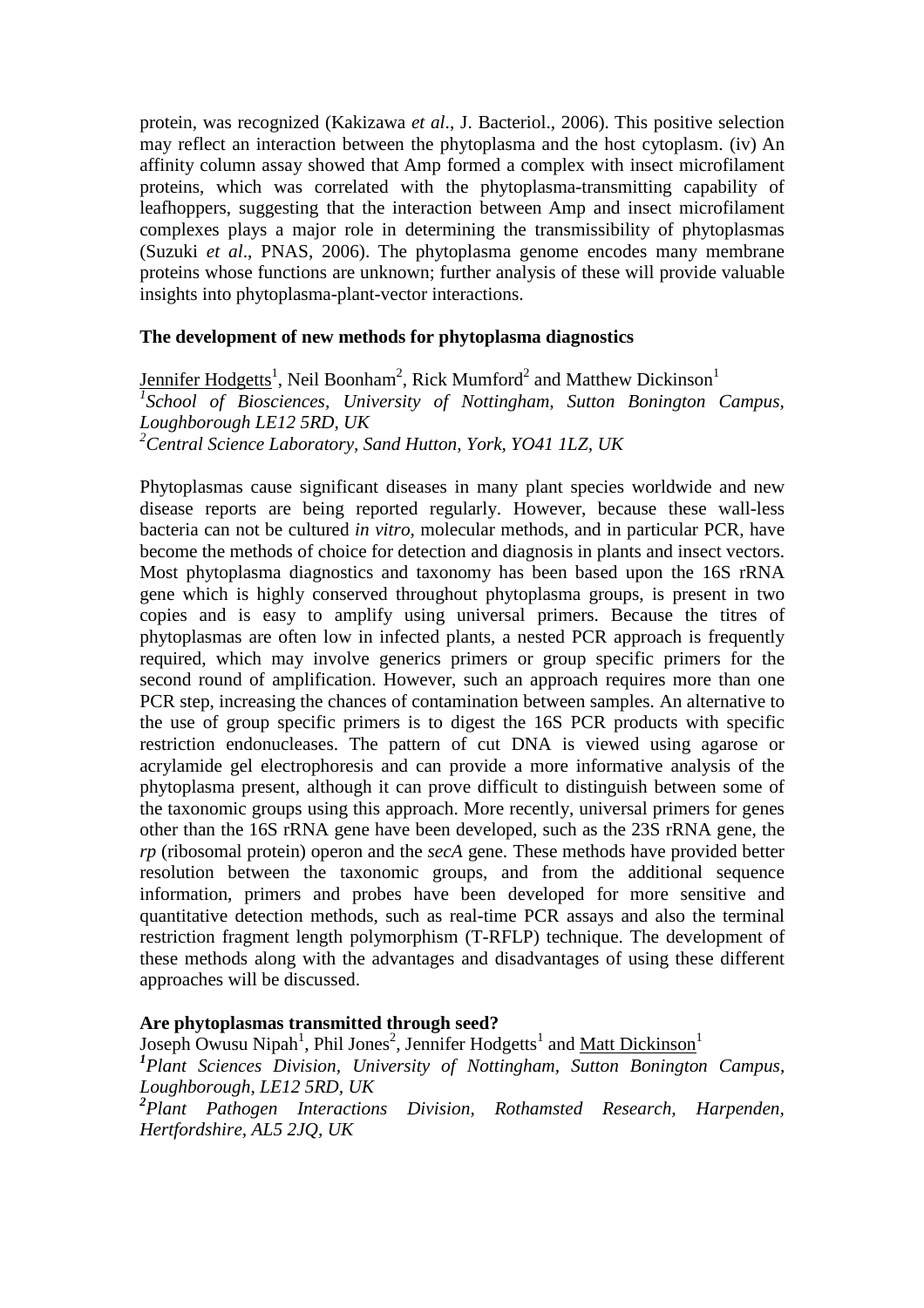The principal means of transmission of phytoplasmas between plants is by phloemfeeding insects, although there are many phytoplasmas for which the vectors have yet to be identified. In addition, they can be transmitted experimentally by plant parasitic dodder plants and by grafting infected plant material onto healthy plants. Recently there have been reports in which phytoplasma DNA has been detected in the seed and embryos of plants such as coconuts, alfalfa, tomato, oilseed rape and lime, along with unconfirmed reports of phytoplasmas in progeny plants from this seed. Such a mode of transmission had previously been regarded as unlikely because there is no direct connection between the phloem sieve elements of plants and the developing embryo or seed, but there have been reports of phytoplasmas in companion cells and parenchyma cells. The possibility of seed transmission has wide ranging implications for quarantine services worldwide, since seed is not routinely tested for the presence of phytoplasmas. In this study, we have used nested PCR to detect phytoplasma DNA in peduncles, spikelets, male and female flowers, and 9 out of 52 embryos of West African Tall coconut palms infected with Cape St Paul Wilt Disease in Ghana and also to detect *Candidatus* Phytoplasma asteris DNA in kernels from infected maize plants in Peru. In germination studies, fruits from infected coconut palms had higher germination rates than those from healthy palms indicating that infected fruits retain the ability to germinate. However, no phytoplasmas were detected in seedlings derived through embryo *in-vitro* culture and we have as yet been unable to find any conclusive evidence that these pathogens are transmitted to cause disease in progeny palms.

## **STATUS OF DISEASES ASSOCIATED WITH PHYTOPLASMAS IN COLOMBIA AND OTHER LATIN AMERICA AND CARIBBEAN COUNTRIES**

(Situación de las enfermedades fitoplásmicas en Colombia y América Latina y el Caribe)

Liliana Franco-Lara, Universidad Militar Nueva Granada, Bogotá, Colombia

In the area from Mexico to Argentina including the Caribbean, knowledge of plant diseases caused by phytoplasmas is weak. The area is rich in biodiversity and ecosystems and is the origin of potato, tomato, cocoa and cassava. Diseases associated with phytoplasmas have been reported for important crops such as maize, potato, sugar cane, tomato, coffee, pepper, beans, alfalfa, coconut palms and *Solanum quitoense* (lulo)*;* on trees such as *Gliricida sepium*, *Fraxinus* sp., *Melia azedarach*  and *Cordia alliodora* and ornamental plants. Insect vectors have not been identified in the majority of cases. Phytoplasmas are suspected to be the cause of diseases on oil palms, cassava and lupin. Despite an increase in published reports and evidence of losses, most scientists, extension workers and farmers remain unfamiliar with phytoplasma diseases. Common symptoms such as brooming and yellows are often attributed to physiological or nutritional problems or ignored. A low familiarity with symptoms and weak diagnostic capacity (or access to it) in many countries hampers detection and effective control. Molecular techniques are expensive and materials difficult to obtain, though free diagnoses may be available from outside the region (e.g. Global Plant Clinic!). Effective treatment depends on cultural management and use of clean planting material and coordinating responses at a regional or national scale is difficult in countries where farmers are weakly connected to national plant protection organisations. Greater awareness of phytoplasma diseases is needed, beginning with wider knowledge of symptoms and backed up by better access to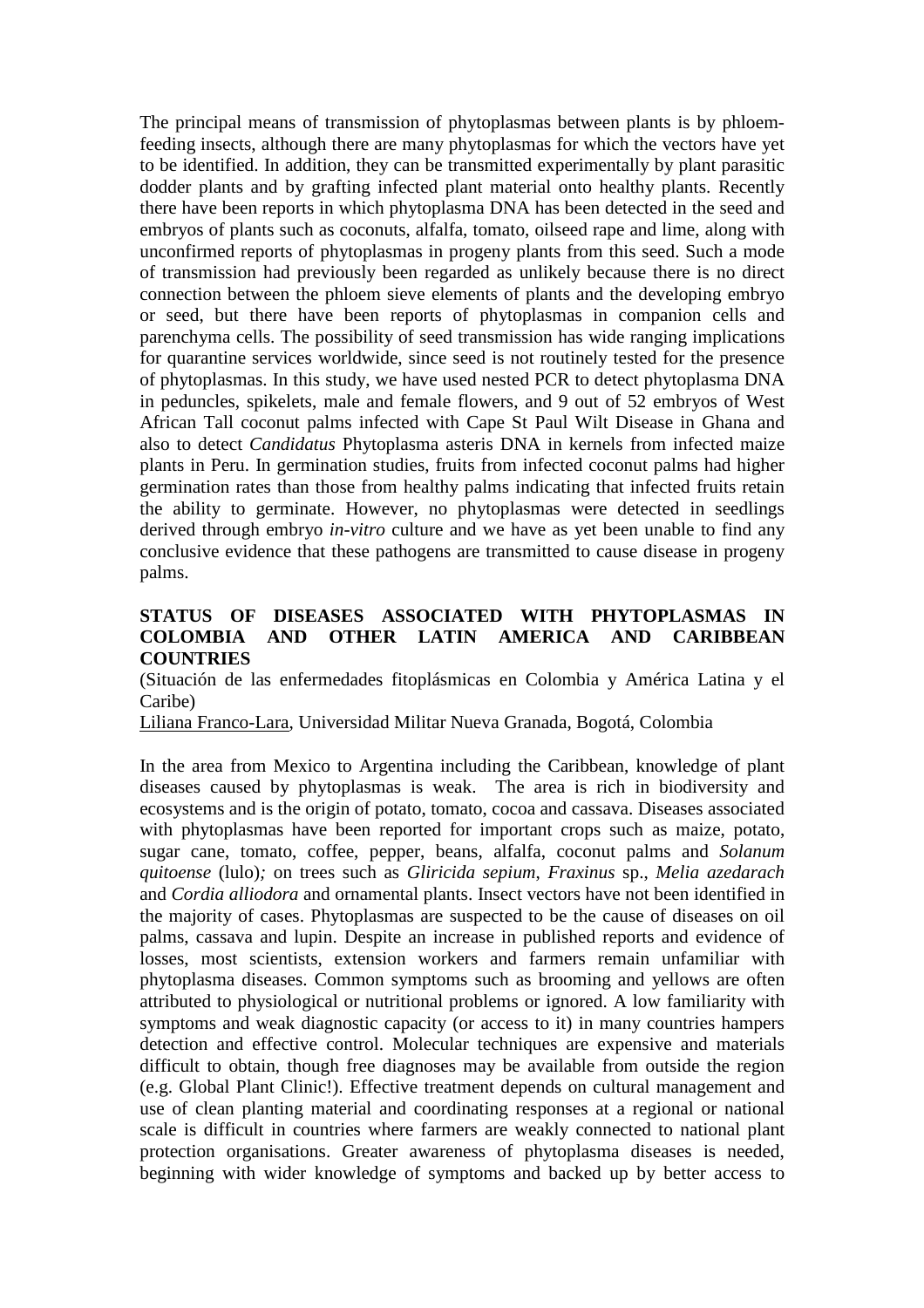diagnostic support. The losses demand better coordinated responses to safeguard food production within countries and guarantee export of quality produce to demanding and competitive international markets.

#### **Comparative analysis of phytoplasma genomes**

Michael Kube<sup>\*1</sup>, A.M. Migdoll<sup>1</sup>, L.T. Tran-Nguyen<sup>2</sup>, K.S. Gibb<sup>2</sup>, B. Schneider<sup>3</sup>, E. Seemüller<sup>3</sup>, R. Reinhardt<sup>1</sup>

<sup>1</sup>Max Planck Institute for Molecular Genetics <sup>2</sup>Charles Darwin University 3 Julius Kuehn Institute, Federal Research Centre for Cultivated Plants

Phytoplasmas are insect-transmitted, uncultivable bacterial plant pathogens that cause diseases in several hundreds of economically important plants. They represent a monophyletic group within the class Mollicutes and typically show a small genome with a low GC content and the lack of a firm cell wall. The small genome sizes of the phytoplasmas reflect their highly reduced genomes. Over 500 strains were described, but only four complete genome sequences were published so far.

The analysis of these genomes can just provide a first impression of the functional capacity of these phytopathogenic bacteria.

Three general topics were pointed out for phytoplasma genomics.

(I) Most Mollicutes, including strains of *Candidatus* Phytoplasma asteris and *Ca*. P. australiense, examined so far have circular chromosomes, as it is the case for almost all walled bacteria. However, this general rule is is not common for all phytoplasmas as it was shown for *Ca*. P. mali. First hints for the origin and mode of replication of these linear chromosomes will be provided.

(II) Group specific potential mobile units (PMUs) act in the opposite direction responsible for enlarging these reduced genomes in the past at least and influenced the occurrence of genomic re-arrangements. The determination of these PMUs, which are still present in several fragments, appears to be difficult, because reduction also takes part here. Despite these problems, amount and content of these PMUs per genome can be estimated by analysing the paralog groups.

(III) Genome reduction also heavily influences the metabolic capabilities of the organisms, specially the generation of ATP. Glycolysis is the supposed pathway for energy generation in phytoplasmas. The analysis of the *Ca*. P. mali strain highlights again the problem of lacking genes from the central part of the glycolysis. Comparative analysis of phytoplasma genomes and the genome of *Acholeplasma laidlawii* genomes strikes out the influence of genome reduction to this central pathway.

### **Detection and Differentiation of Phytoplasma in Oman**

# **N. A. Al-SAADY<sup>1</sup> , A. M. Al-SUBHI<sup>1</sup> and A. J. KHAN<sup>1</sup>**

*<sup>1</sup>Department of Crop Sciences, Sultan Qaboos University, P.O. Box 34, Al Khod 123, Sultanat of Oman.* 

In last five years, extensive survey in Oman have yielded more than 25 host plants infected with phytoplasma. These hosts include wild and economically important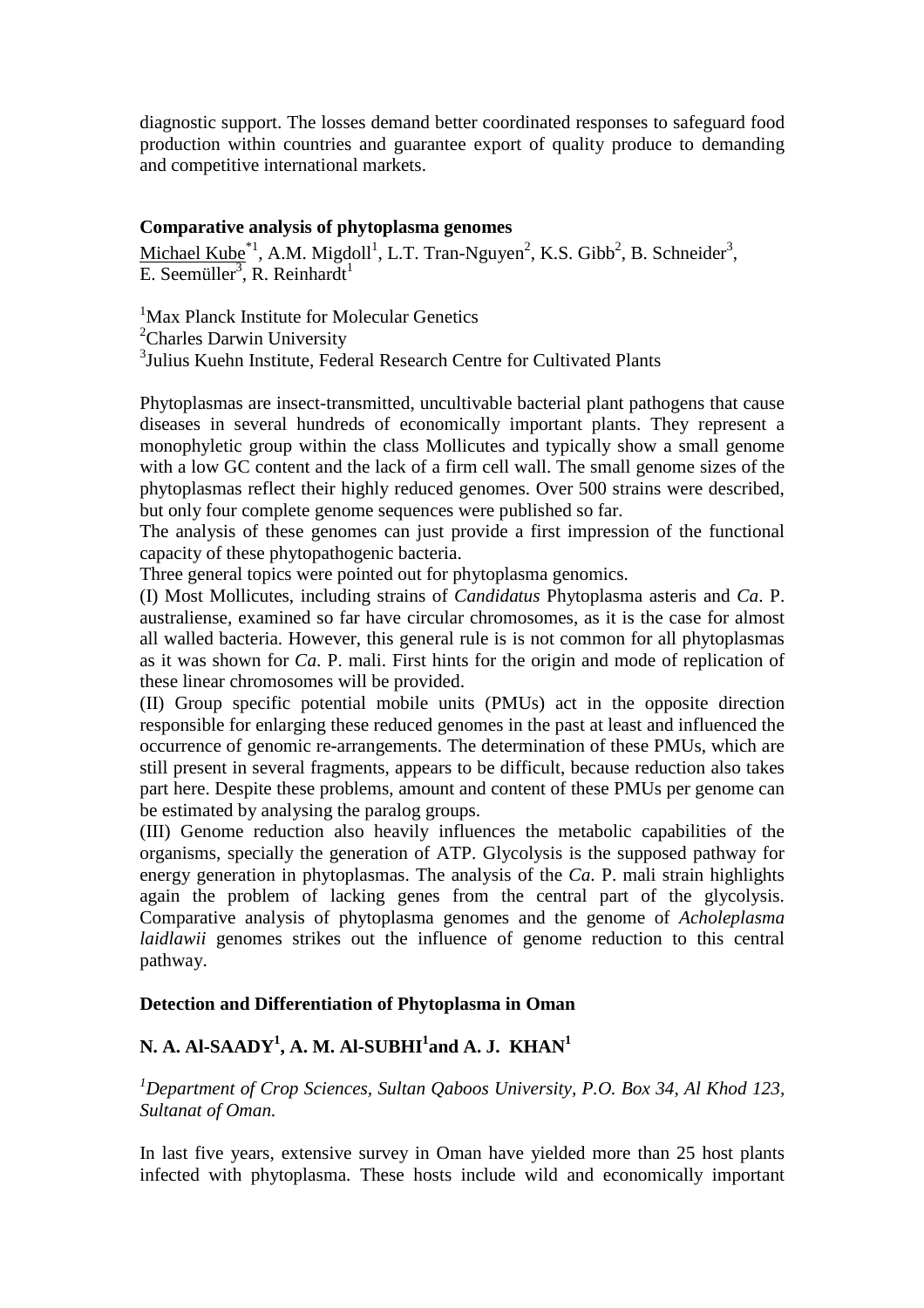species. observed disease symptoms included witches'-broom, stunting, phyllody and virescence. Molecular techniques were adopted for identifying the phytoplasma diseases. Symptoms typical to phytoplasma in lime (*Citrus aurantifolia*) showing witches' broom (LWB) were first reported in Oman during the 1970's. The LWB phytoplasma was classified as belonging to sunhemp phyllody phytoplasma and have been named ''*Candidatus* Phytoplasma aurantifolia'' according to the sequences of the 16S rRNA gene and 16S-23S intergenic spacer region. Based on RFLP and sequences analyses of 16S rDNA, Phytoplasmas in Oman grouped in Faba Bean Phyllody ribosomal group (16SrII), designated subgroup II-D, Clover proliferation ribosomal group (16SrVI), pigeon pea witches'-broom ribosomal group (16SrIX), *'Candidatus* Phytoplasma aurantifolia' and '*Candidatus* Phytoplasma omanense'. Occurrence of all these groups have been reported from several host plants. The inclusion of non-crop plants, as well as native species with cultivated crop as a result of changes in the sampling the strategy have increase the genetic diversity of phytoplasma types in Oman during the last fives years. Unfortunately control and management strategies of phytoplasma diseases in Oman hamper due to the shortage and lack of information about vectors.

### **First Report of Group 16SrVI Phytoplasma in Radish from Oman**

# $\mathbf{A}. \, \mathbf{M}. \, \mathbf{Al}\text{-}\mathbf{SUBHI}^1, \mathbf{N}. \, \mathbf{A}. \, \mathbf{Al}\text{-}\mathbf{SAADY}^1, \mathbf{K}. \, \mathbf{A}. \, \mathbf{Al}\text{-}\mathbf{HABSI}^1 \, \text{and} \, \mathbf{A}. \, \mathbf{J}. \, \, \mathbf{KHAN}^1$

### *<sup>1</sup>Department of Crop Sciences, Sultan Qaboos University, P.O. Box 34, Al Khod 123, Sultanate of Oman.*

Radish (*Raphanus sativus*) which belongs to the family Brassicaceae is important vegetable crops grown in the northern parts of Oman. Traditionally, the Radish leaves are an important part of the daily diet of Omani people and others in the Arabian Peninsula. In December 2007, radish plants were found having phyllody and virescence reminiscent of phytoplasma symptoms. Samples of radish plants were collected from Nizwa and Manah in the interior region located 175 km and 140 km south of the capital Muscat respectively. Total nucleic acid extracted from three symptomatic radish plants were used as template to amplify 16S ribosomal gene of phytoplasma by polymerase chain reaction (PCR) using universal primers (P1/P7) as direct and R16F2n/ R16R2 as nested. The PCR amplifications from all infected plants yielded a product of 1.8 kb by P1/P7 primers and 1.2 kb fragment by nested PCR. No amplicons were evident when DNA extracted from healthy plants was used as template. Restriction fragment length polymorphism (RFLP) profiles of direct PCR products of radish phyllody phytoplasma and other phytoplasma strains belonging to different groups used as positive control with *Rsa*I, *Alu*I, *Tru*9I, *T-HB*8I and *Hpa*II yielded patterns totally different to other phytoplasma which have been recorded in Oman. More than 1640 bp sequence was obtained from direct PCR amplified rDNA for two samples. Sequence homology results on BLAST revealed that Radish phyllody phytoplasma shares >99% similarity with vinca virescence phytoplasma, Potato witches' broom of Alaska and clover proliferation phytoplasma. The BLAST result of 16S rRNA gene sequences confirms that Radish phyllody phytoplasma are members of Clover proliferation ribosomal group (16SrVI). This is the first report of 16SrVI group phytoplasma from Oman and its presence in radish.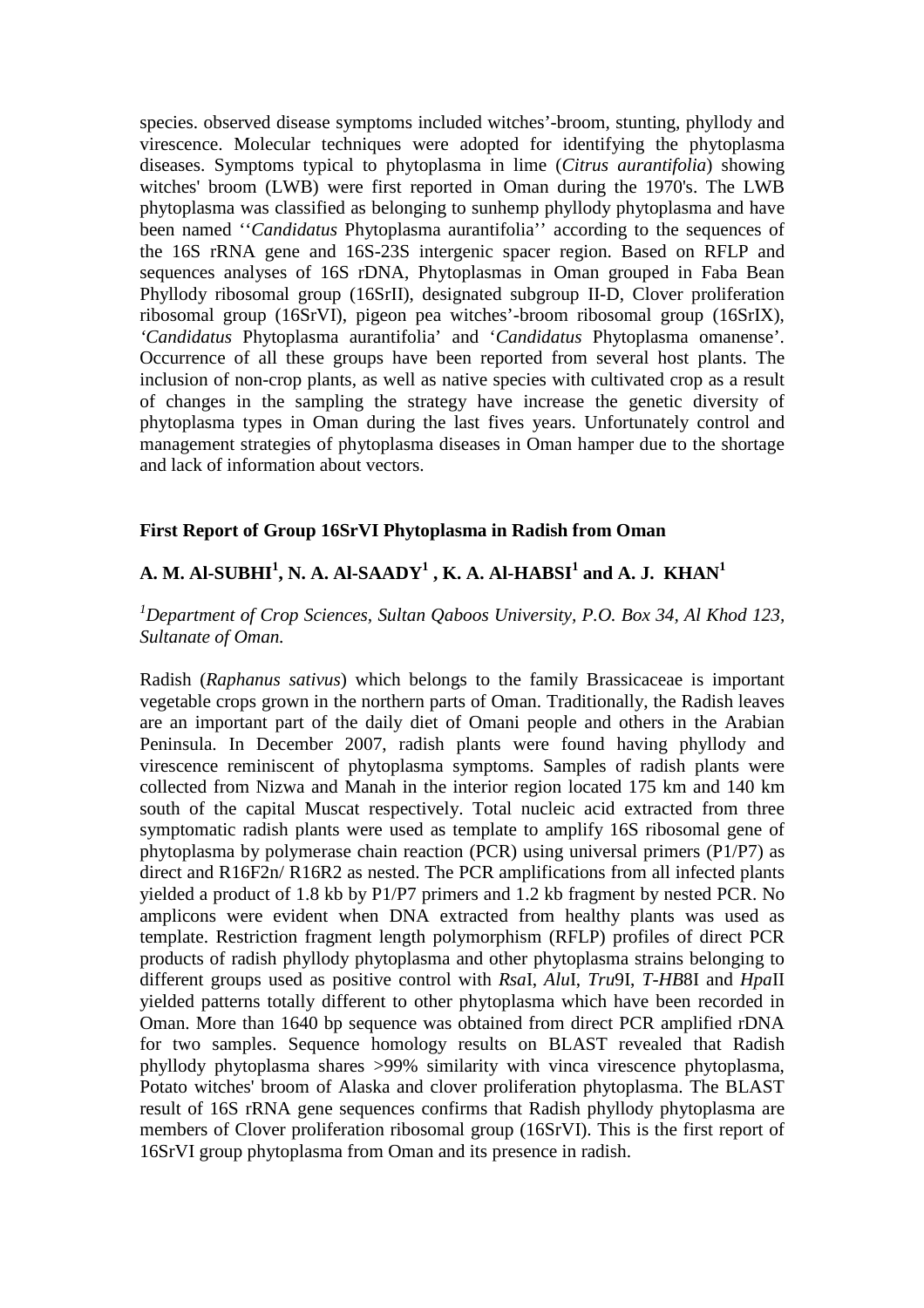## **PHYTOPLASMAS INFECTING GRAPEVINE IN CHILE: POTENTIAL INSECTS VECTORS AND RESERVOIR PLANTS**

(Fitoplasmas asociados a la vid en Chile: potenciales insectos vectores y plantas reservorio)

 $GONZALEZ$   $FLOR<sup>1</sup>$ ,  $PALTRINIERI$   $SAMANTA<sup>2</sup>$ ,  $CALARI$   $ALEERTO<sup>2</sup>$ ,  $BERTACCINI$   $ASSUNTA^2$ , ALMA  $ALBERTO^3$ , PICCIAU LUCA $^3$ , ARAYA JAIME $^1$ , <u>FIORE NICOLA</u> $^1$ 

<sup>1</sup>Universidad de Chile, Facultad de Ciencias Agronómicas, Av. Santa Rosa 11315, La Pintana, Santiago de Chile, Fono: (56)9785726, Fax: (56)9785961, E-mail: nfiore@uchile.cl

2 DiSTA, Plant Pathology, *Alma Mater Studiorum* Univeristy of Bologna, viale Fanin, 42 - 40127 Bologna Italy

 $3$ University of Torino, Di.Va.P.R.A. Entomologia e Zoologia applicate all'Ambiente "Carlo Vidano", via Leonardo da Vinci, 44 - 10095 Grugliasco, Torino, Italy

Phytoplasmas found in Chilean grapevines showing yellows symptoms were identified as belonging to the ribosomal subgroups 16SrI-B and 16SrI-C ('*Candidatus* Phytoplasma asteris'), 16SrVII-A ('*Ca.* P. fraxini') and 16SrXII-A (stolbur or "bois noir"). The presence of these pathogens in the plants depends from both propagation of infected plants and spreading by different insect species which feed on grapevine and also on the weeds growing near and/or in vineyards. Several *Auchenorrhyncha* species were therefore captured, identified and tested to verify phytoplasma presence; many of them belong to the subfamily *Delthocephalinae* and *Agalliinae* (family *Cicadellidae*) and to the families *Cixiidae* and *Delphacidae*, all known as potential phytoplasma vectors. Several individual insects were positives to the phytoplasmas, in particular 16SrXII-A was detected in insects belonging to the species *Amplicephalus curtulus* Linnavuori & De Long and *Bergallia valdiviana* (Berg.). Different species of weeds were also collected in the vineyards, and 16SrVII-A phytoplasmas were identified in *Convolvulus arvensis* L., *Polygonum aviculare* L., and *Galega officinalis* L. In several cases the grapevine samples, weeds and insects collected in the same vineyard were positives to the same phytoplasma. Assays to verify the phytoplasma transmission ability of the insects carrying phytoplasmas are in progress.

### **COTTON VIRESCENCE IN MALI**

<u>Domenico Bosco<sup>1</sup>,</u> Amadou Coulibaly<sup>2</sup>, Cristina Marzachi'<sup>3</sup>

<sup>1</sup> Universita' degli Studi di Torino, Di.Va.P.R.A. Grugliasco (TO), Italy

2 Laboratoire de Biologie des Arthropodes IPR/IFRA, Katibougou, Mali

*3* Istituto di Virologia Vegetale, CNR, Torino, Italy

Mali and Burkina Faso are the main cotton producers in Sub-Saharan Africa where cotton is the main export commodity. A disease associated with phytoplasmas, cotton virescence, has been reported in Burkina Faso, Ghana and Ivory Coast. The main symptoms are virescence, yellowing and reddening of the leaves and general stunting of the plant. During the early 2000, farmers in the South-Western Mali noticed important damages to cotton production due to a putative cotton virescence disease. The aim of this research was to detect and characterize the cotton disease agent in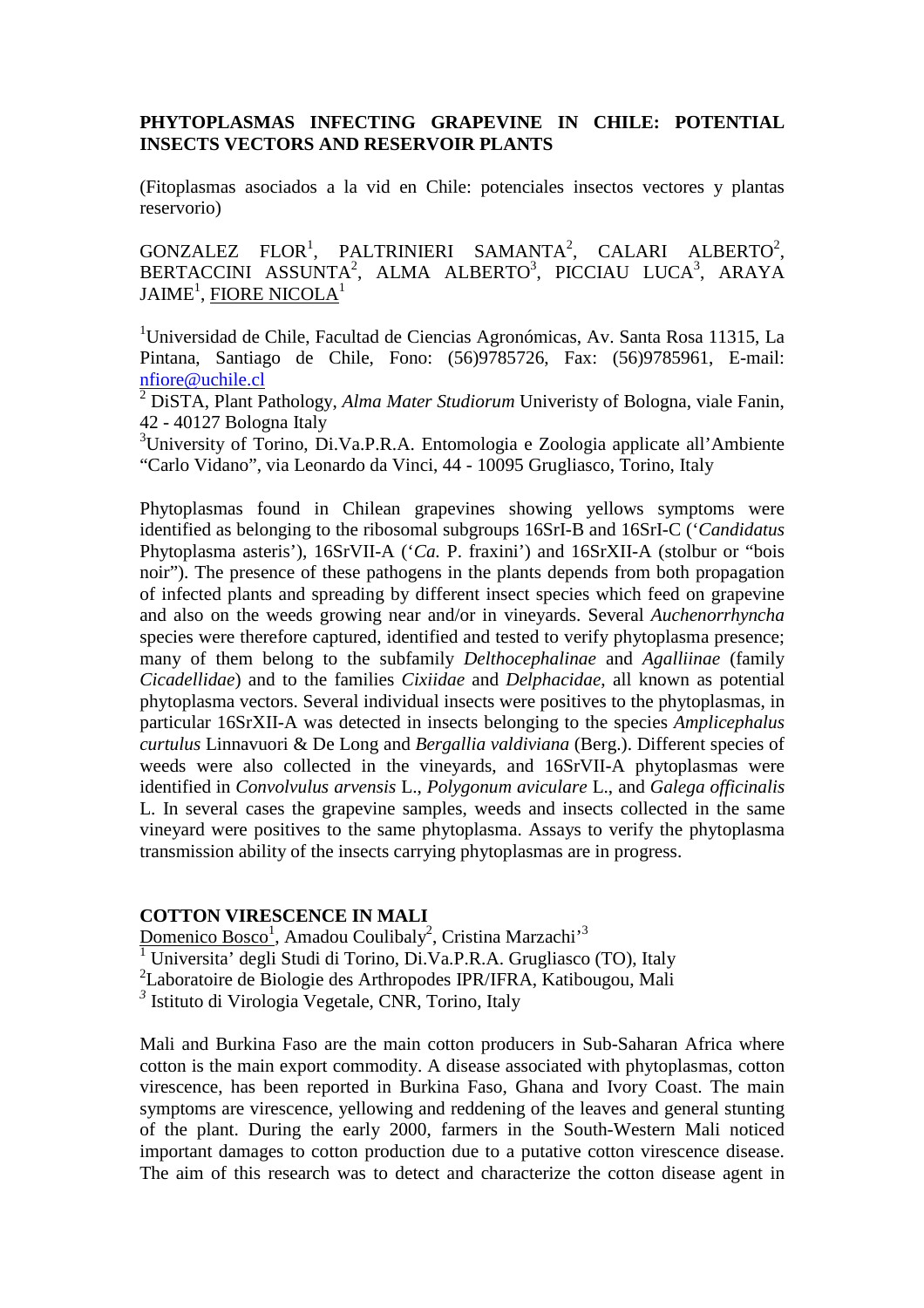Mali, identify alternative host plants, and understand the epidemiology of the disease in the Region.

Field surveys were carried out on July-October 2003-2006 in the cotton-growing areas of Kolondjéba and Yanfolila (Bougouni region). Cotton plants with symptoms were collected and sent to the laboratory for molecular analyses. Weeds were also surveyed for phytoplasma symptoms and samples of *Sida* spp. were analyzed for the presence of phytoplasmas. Potential leafhopper vectors were sweep-collected in different fields in the same areas and stored under ethanol for PCR analyses and species identification. RFLP showed that all amplicons from symptomatic cotton and *S. cordifolia* plants shared the same profile, identical to that of the faba bean phyllody (16Sr-IIC) reference isolate. 170 leafhopper specimens belonged to about 12 species in the subfamily Deltocephalinae (Cicadellidae). Phytoplasma-specific amplicons were obtained from 5 leafhoppers, but their RFLP profiles did not match the one from cotton. Spatial distribution of infected plants and time of symptom appearance suggest that primary infections, due to incoming leafhoppers, are more important than secondary spread, from cotton to cotton.

## **EFFECTS OF BIOTIC AND ABIOTIC ELICITORS OF PLANT RESISTANCE ON CHRYSANTHEMUM YELLOWS ("***CANDIDATUS* **PHYTOPLASMA ASTERIS") INFECTION.**

Romina D'Amelio<sup>1, 2</sup>, Domenico Bosco<sup>2</sup>, Graziella Berta<sup>3</sup>, <u>Cristina Marzachì<sup>1</sup></u>

<sup>1</sup> Istituto di Virologia Vegetale, CNR, Torino, Italy

2 Universita' degli Studi di Torino, Di.Va.P.R.A. Grugliasco (TO), Italy

3 Università del Piemonte orientale, Dipartimento di Scienze dell'Ambiente e della Vita, Alessandria, Italia

Arbuscular mycorrhizal fungi (AM) are naturally present in the roots of most fruit trees. They establish a mutualistic association with the plant, which results in an improved resistance to abiotic and biotic stresses. The presence of non-pathogenic rhyzosphere bacteria may also induce a systemic resistance (ISR) in plants. Efficient ISR has been described towards several pathogens, including fungi, viruses and bacteria. Few natural or synthetic compounds, with no obvious deleterious effect on the pathogen, may also induce the activation of the plant defence machinery against several pathogens. ISR may be a useful tool to implement IPM strategies for the control of phytoplasma diseases.

The aim of this work was to assess the activity of biotic and abiotic elicitors of plant resistance on phytoplasma infection. The mycorrhizal fungi *Glomus mosseae* and *G. intraradices*, the rhizobacteria *Pseudomonas putida* S1PF1, *Pseudomonas aureofaciens* 30-84 and *Streptomyces* sp. SB20, and benzo (1,2,3) thiadiazole-7 carbothioic acid S-methyl ester (BTH) have been tested as inducers of resistance against chrysanthemum yellows phytoplasma (CY) infection. *P. putida* alone or in combinations with any of the two *Glomus* species or treatment with 2.4 mM BTH induced a delay of symptom development and protected some plants from CY infection. Combined inoculum of *P. putida* with *G. mosseae* increased the number of root tips and total root length of infected plants. Phytoplasma presence did not interfere with rhyzobacteria and mycorrhizal colonization of infected roots. Phytoplasma concentration in elicited and non-elicited plants was compared.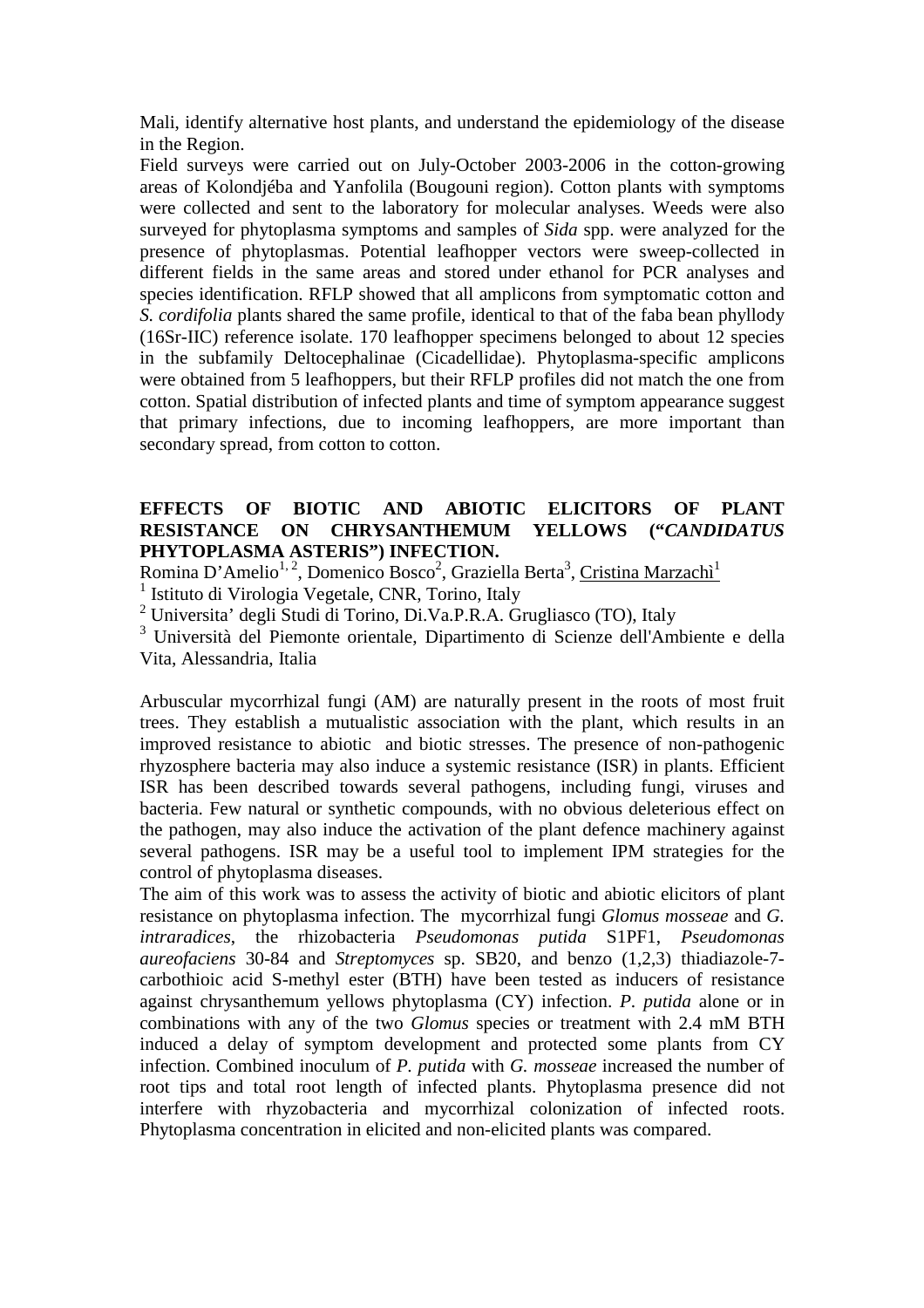### **MOLECULAR DIFFERENTIATION OF PHYTOPLASMAS AFFECTING CORN IN COLOMBIA AND SERBIA**

Bojan Duduk<sup>1-2</sup>, Juan Fernando Mejia<sup>3</sup>, Samanta Paltrinieri<sup>2</sup>, Nicoletta Contaldo<sup>2</sup>, Elizabeth Alvarez<sup>3</sup>, Francia Varón<sup>3</sup>, Assunta Bertaccini<sup>2</sup>

<sup>1</sup>DiSTA, Plant Pathology, *Alma Mater Studiorum*, University of Bologna, viale Fanin 42, 40127 Bologna Italy

<sup>2</sup>Institute of Pesticide and Environmental Protection, Belgrade-Zemun, Serbia

<sup>3</sup>International Center for Tropical Agriculture (CIAT), Cali, Valle del Cauca, Colombia

Corn is affected by phytoplasma diseases in some of its cultivation areas where losses of production can be higher than 50%, however in the majority of the cultivations in Americas it is also infected by *Spiroplasma kunkelii*. Moreover it was recently demonstrated that also in corn diverse phytoplasmas can be associated with similar disease symptoms such as stunting, reddening of leaves, early and abnormal ripening, precocious death, poor and shriveled grains in kernels that are in some cases also malformed. While in Americas the leafhopper *Dalbulus maydis* is the vector of both maize bushy stunt phytoplasma, and corn stunt spiroplasma, in the reddening outbreaks reported in Europe the vector role of cixiid(s) was proposed. Phytoplasmas infecting corn in Americas belong to 16SrI-B ribosomal subgroup (aster yellows or '*Candidatus* Phytoplasma asteris'), while in Europe they belong to ribosomal subgroup 16SrXII-A ("stolbur"). Strains from both phytoplasmas collected respectively in Colombia, Valle del Cauca and in Serbia, South Banat were further characterized by RFLP analysis and/or sequencing of rpS3, tuf, aminoacid kinase plus ribosomal recycling factor, pseudo helicase, and amp according with the strain. While the stolbur strains collected in Serbia did not show polymorphism when compared to stolbur reference strain, the aster yellows strains from corn collected in Colombia show polymorphisms when compared with 16SrI-B aster yellows phytoplasmas in some of the genes studied. Multiple gene strain differentiation will enable to carry out study towards the best disease management.

**EPIDEMIC OCCURRENCE OF WITCHE'S BROOM DISEASE OF IPÊ-ROSA (***Tabebuia pentaphylla***) IN THE CITY OF RIO DE JANEIRO, BRAZIL.**  João Pedro Pimentel, Jadier de Oliveira Cunha-Junior, Helena Guglielmi–Montano. Departamento de Entomologia e Fitopatologia/Universidade Federal Rural do Rio de Janeiro, Seropédica, Brazil.

*Tabebuia pentaphylla* is a economically important species, being especially adopted as ornamental tree in landscaping of urban areas. It is widely used as ornamental and shade tree in different localities of Rio de Janeiro. In 1982, a disease was first observed on this species, with the following symptoms: hypertrophy of buds and of terminal branches; branch fasciation, usually associated with witches' broom and leaf chlorosis; development of galls in some cases; and, finally, death of the branches. The disease induces malformation of the aerial part of the trees, reducing, dramatically, the landscaping value of the species. Epidemiological evidences suggested that it was an infectious disease and the symptomatology exhibited by diseased trees suggested that a phytoplasma was associated with the syndrome. The association of a phytoplasma and witches' broom disease of ipê-rosa was demonstrated in 2007, when tissue samples from hypertrophic buds tested positive for the presence of phytoplasma, through nested PCR. The occurrence of the disease is seen troughout the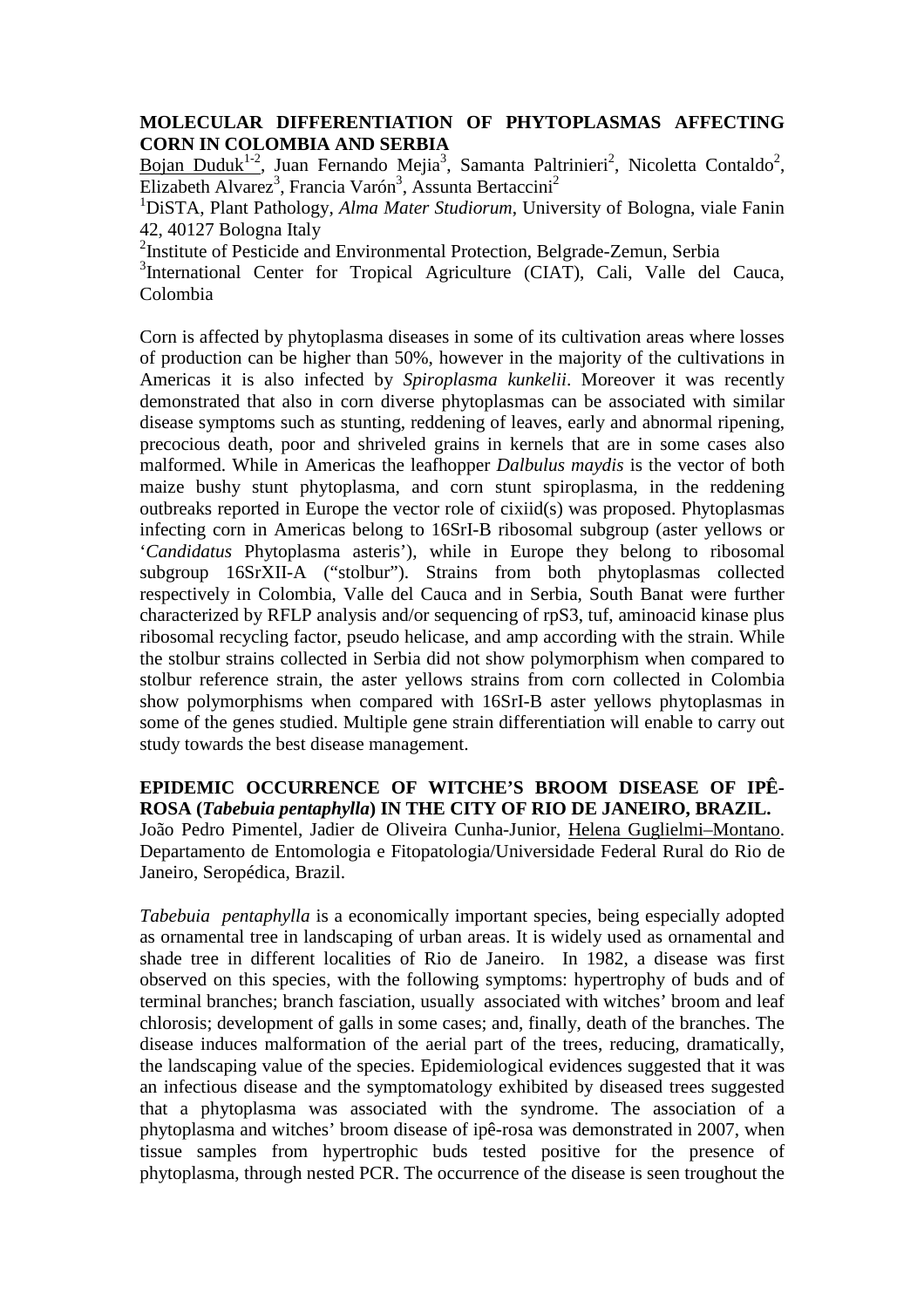city of Rio de Janeiro, in the quarters of Maracanã (Zona Norte), Barra da Tijuca, Recreio dos Bandeirantes and Campo Grande (Zona Oeste), Flamengo and Botafogo (Zona Sul), and Centro. In Zona Sul and Centro of Rio de Janeiro, almost a hundred percent of adult trees exhibit the disease symptoms. The taxonomic characterization of the phytoplasma associated with witches' broom disease of ipê-rosa is under investigation.

### **DETECCION DEL FITOPLASMA ChWBIII EN SEMILLAS DE** *Momordica charantia* **L. EN BRASIL. (DETECTION OF ChWBIII PHYTOPLASMA IN SEEDS OF** *Momordica charantia* **L. IN BRAZIL)**

**Nilda Zulema Albornoz-Jiménez1\*, Jadier de Oliveira Cunha-Júnior<sup>2</sup>, Enia Mara de Carvalho<sup>2</sup> , Helena Gugliemi-Montano<sup>2</sup>**

<sup>1</sup>M.Sc. Student, "Fitossanidade e Biotecnologia Aplicada", Universidade Federal Rural do Rio de Janeiro Brasil

<sup>2</sup> DEnF/ UFRRJ, Seropédica, Rio de Janeiro, Brasil

*Momordica charantia* L. (Cucurbitácea), utilizada en la preparación de infusiones como medicamento tradicional, especie hermafrodita y con flores unisexuales. Planta hospedera natural del fitoplasma ChWBIII, que causa la enfermedad conocida como "superbrotamiento del chuchuzeiro" en Brasil. Crece en las cercas y sobre la vegetación de la zona costera y en otras ciudades del Brasil. Plantas con síntomas de presencia de fitoplasmas producen frutos pequeños, de consistencia dura, con semillas adheridas fuertemente al endospermo, así como también frutos de tamaño reducido y consistencia mais suave. Las plantas sintomáticas presentan hojas pequeñas y amarillentas, crecimiento abundante de brotes pequeños, entrenudos cortos, flores pequeñas y atrofiamiento. Las semillas de los frutos de plantas sintomáticas estan vazias por dentro sin la presencia del embrión y de las otras estructuras propias de este tipo de semillas. En las localidades de Seropédica y Río de Janeiro, del Estado de Rio de Janeiro, se colectaron muestras de hojas e frutos tanto de plantas sintomáticas como plantas sanas, para determinar la presencia de fitoplasmas. Los ADNs extraídos de las semillas y de los tejidos foliares fueron analizados mediante *nested* PCR con los pares de primers P1/P7 and R16F2n/R16R. Las muestras de las semillas y de los tejidos foliares de las plantas sintomáticas resultaron positivas amplificando bandas de 1.2 kb. y no amplificaron las muestras sanas. Estos resultados demuestran la presencia de fitoplasmas en semillas de *M. charantia* naturalmente infectada con el fitoplasma ChWBIII que ocasiona la malformación de estas y las cuales no germinan.

#### **CURRENT SITUATION OF PHYTOPLASMA DISEASES IN BRAZIL.**

Helena Guglielmi–Montano. Departamento de Entomologia e Fitopatologia/Universidade Federal Rural do Rio de Janeiro, Seropédica, Brazil.

In Brazil, phytoplasma diseases have been described in association with 61 plant species, distributed among 29 botanical families, comprising wild and economically important species. Major symptoms exhibited by naturally diseased plants include witches' broom, phyllody, virescence, color alterations (chlorosis or reddening), and plant stunting. Among the diseases induced by phytoplasmas, the identities of the associated phytoplasmas have not been determined in the following species: *Tetragonia expansa* (Aizoaceae), *Celosia* sp. (Amaranthaceae), *Gomphocarpus* sp.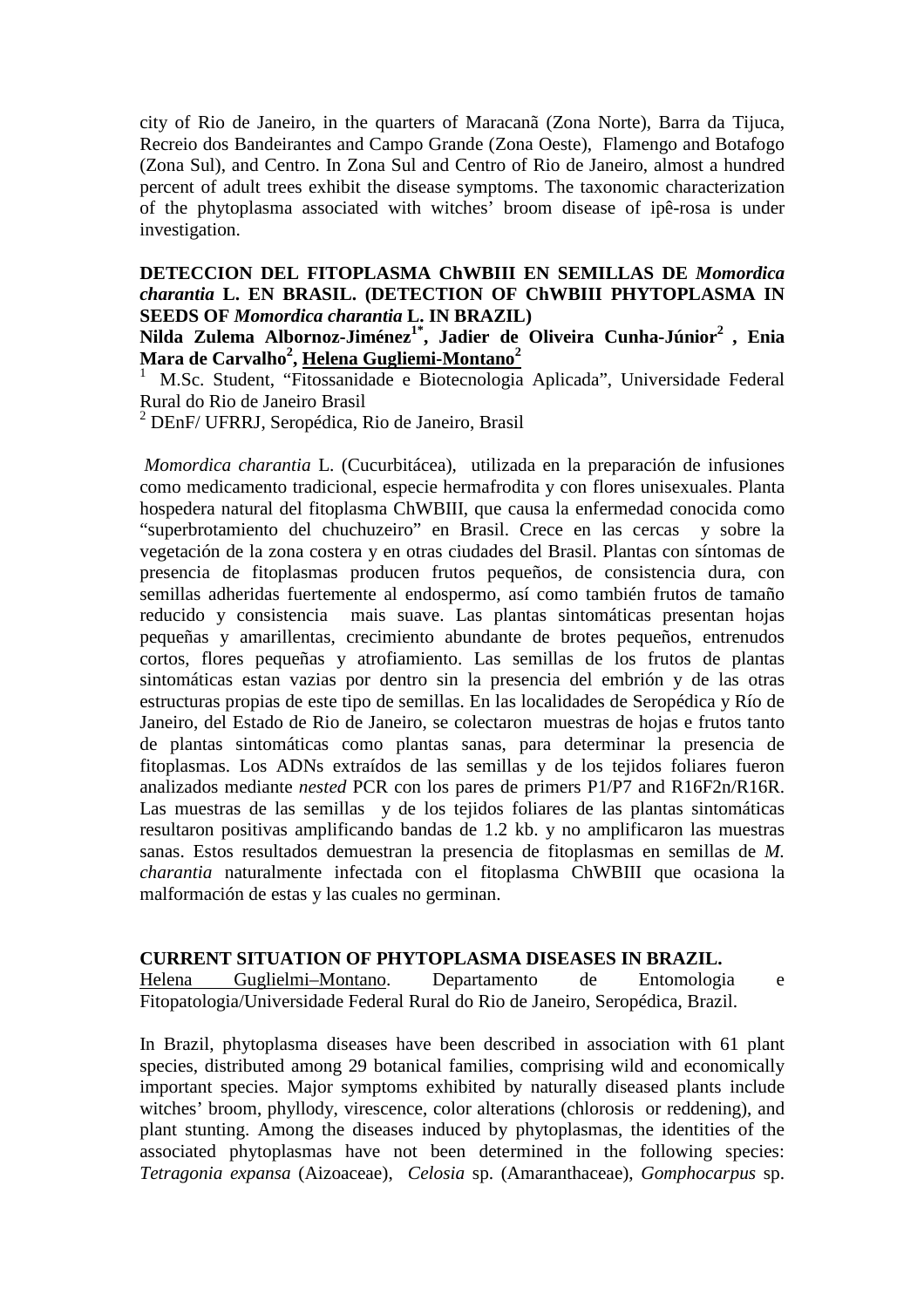(Asclepiadaceae), *Tabebuia pentaphylla* (Bignoniaceae), *Ageratum conizoides, Ageratum fastigiatum, Bidens pilosa, Brachiaria plantaginea, Callistephus chinensis, Chrysanthemum parthenium, Solidago microglossa* and *Tagetes minuta*  (Compositae), *Ipomoea batata* (Convolvulaceae), *Cucumis sativus* (Cucurbitaceae), *Diospyrus kaki* (Ebenaceae), *Rhododendron* sp. (Ericaceae), *Lisianthus* sp. (Gentianaceae), *Cassia occidentalis, Centrosema brasilianum, Centrosema pubescens, Crotalaria paulinea, Desmodium intortum, Desmodium leiocarpum, Desmodium pabulare, Dimorphandra gardneriana, Glycine max, Phaseolus atropurpureus* and *Phaseolus vulgaris* (Leguminosae), *Sida cordifolia* (Malvaceae), *Eucalyptus* sp. (Myrtaceae), *Cocos nucifera* (Palmae), *Solanum lycocarpum* (Solanaceae), *Waltheria indica* (Sterculiaceae), *Triumfetta bartramia* (Tiliaceae) and *Turnera ulmifolia* (Turneraceae). Classification of phytoplasmas on the basis of 16S rRNA sequences have been achieved for 25 plant species: *Vitis vinifera*  (Ampelidaceae), *Catharanthus roseus* (Apocynaceae), *Begonia* sp. (Begoniaceae), *Carica papaya* (Caricaceae), *Erigeron bonariensis* and *Helychrisium bracteatum*  (Compositae), *Cucurbita moschata*, *Luffa cylindrica*, *Momordica charantia*, *Sechium edule* and *Sicana odorifera* (Cucurbitaceae), *Brassica oleraceae* var. *capitata* (Crucifera), *Manhihot esculenta* and *Euphorbia pulcherrima* (Euphorbiaceae), *Zea mays* and *Saccharum* sp. (Gramineae), *Crotalaria juncea* (Leguminosae), *Hibiscus rosa-sinensis* (Malvaceae), *Bouganvillea spectabilis* (Nyctaginaceae), *Elaeis guineensis* (Palmae), *Passiflora edulis* f. f*lavicarpa* (Passifloraceae), *Malus domestica* and *Fragaria* sp. (Rosaceae), *Lycopersicon esculentum* and *Solanum melongena* (Solanaceae). Insect vectors involved in phytoplasmas transmission have not been identified yet, except for *Dalbulus maidis*, the vector of the phytoplasma associated with maize bushy stunt disease.

## **DEVELOPMENT OF NESTED PCR USING GENERIC AND SPECIFIC PRIMERS FOR THE DETECTION OF PHYTOPLASMAS IN VARIOUS HOSTS IN GREECE**

## **Pavlos A. Sainis<sup>a</sup> , Chrysostomos I. Dovas<sup>b</sup> , Varvara I. Maliogka<sup>a</sup> and Nikolaos I. Katis<sup>a</sup>**

*a Plant Pathology laboratory, School of Agriculture, Aristotle University of Thessaloniki, 54124, Greece* 

*b Laboratory of Microbiology and Infectious Diseases, School of Veterinary Medicine, Aristotle University of Thessaloniki, 54124, Greece*

Nested PCR assays were developed for the generic detection of phytoplasmas using degenerate primers that target the 16S rRNA gene and 16S-23S intergenic spacer region. Their efficiency was evaluated using 12 phytoplasma-isolates from different host species belonging to 7 phylogenetic groups: 16SrI (Aster yellows group), 16SrII (Peanut WB group), 16SrIII (X-disease group), 16SrV (Elm yellows group), 16SrVII (Ash yellows group), 16SrX (Apple proliferation group) and 16SrXII (Stolbur group). Additionally, 5 nested primers were designed and evaluated for the specific detection of Aster yellows (AY), Stolbur (STOL), Apple proliferation (AP) and European stone fruit yellows (ESFY). For the identification of phytoplasmas in Greece, 299 samples were collected during 2004-2005 from different crop plants showing symptoms typical of phytoplasma infection. Furthermore, 437 weed samples (with or without symptoms) were collected from affected crops. Some isolates were identified by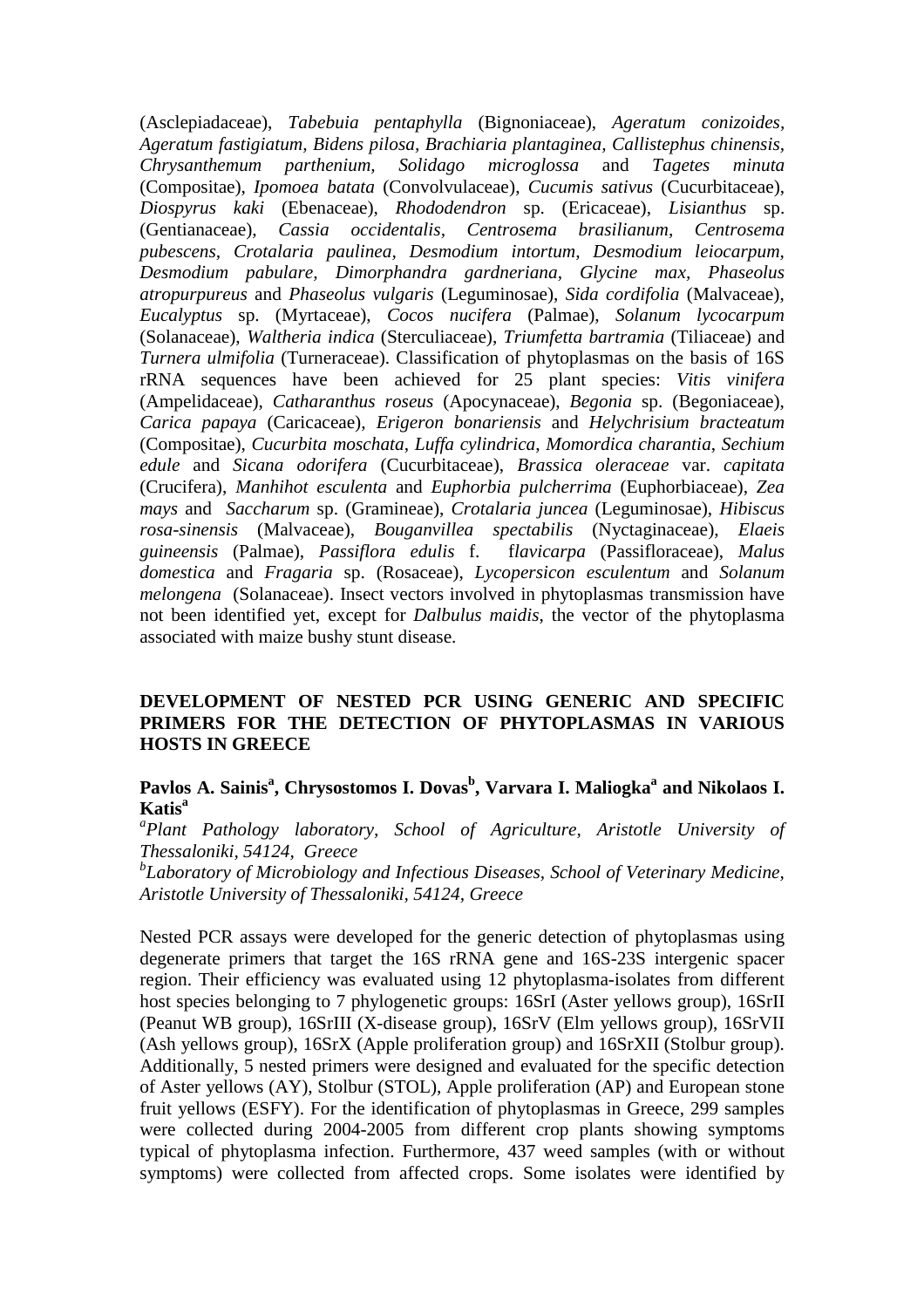sequencing of PCR products or/and by RFLP analysis. Stolbur was detected in tomato, pepper, tobacco and grapevine samples as well as in the arable weeds *Cirsium arvense*, *Xanthium strumarium*, *Convolvulus arvensis* and *Solanum nigrum*. AY was detected in 3,43% of the tested weeds. ESFY is an important plum pathogen, with an incidence ranging from 10-50% in some orchards, which was detected in all collected samples as well as in peach, apricot and almond orchards, though in a lower frequency. Finally, AP was detected in Zagora (Pilio area), in 7,8% of the apple samples showing little fruit symptoms.

## **Survey of '***Candidatus* **Phytoplasma' occurrence in the Canadian Clonal Genebank and commercial plantings.**

Liping  $Wang<sup>1</sup>$ , Roberto Michelutti<sup>2</sup>.

<sup>1</sup> Huazhong Agricultural University, Wuhan, Hubei, China. <sup>2</sup>Agriculture and Agri-Food Canada, Canadian Clonal Genebank, GPCRC, 2585 County Rd. 20, Harrow, Ontario, N0R1G0, Canada. micheluttir@agr.gc.ca

In the 1970's attention become focused on orchard '*Candidatus* Phytoplasma' disease by reports of peach X-disease. As a consequence the host, Eastern chokecherry, *Prunus virginiana*, was eradicated in Southwestern Ontario. In 2008, peach and nectarine material from commercial nursery and orchard stock , reported to have visual symptoms of peach X-disease, was tested for the presence of this '*Candidatus* Phytoplasma' by PCR and was found positive for this pathogen. In addition, several *Malus* and *Pyrus* accessions were tested by ELISA and nested PCR for the presence of '*Candidatus* Phytoplasma mali' and '*Candidatus* Phytoplasma pyri'. Some pear accessions resulted positive by these tests. Molecular tests performed independently on the same material gave the same results. Many Sycamore trees (*Platanus occidentalis* L.) planted along roads and gardens showing witches's broom disease symptoms were tested for the presence of '*Candidatus* Phytoplasma' using PCR and nested PCR and found to be infected. Weather conditions in 2008 appear to be favorable for disease transmission and/ or expression and present a good opportunity to assess disease prevalence.

## **A HANDBOOK OF LEAFHOPPER AND PLANTHOPPER VECTORS OF PLANT DISEASES (Un manual de saltahojas y saltaplantas vectores de enfermedades de plantas)**

### **Michael R. WILSON\* & James TURNER**

*Department of Biodiversity & Systematic Biology, National Museum of Wales, Cardiff, CF10 3NP, UK Email: Michael.Wilson@museumwales.ac.uk* 

Leafhoppers and planthoppers (Hemiptera: Auchenorrhyncha) are among the most abundant groups of insects, including over 200 well known vectors of phytoplasma, virus and *Xylella*, most found in the family Delphacidae. Around 20,000 out of the 100, 000 putative leafhopper (Cicadellidae) species are described, and there may be around 10,000 planthopper species (Fulgoroidea). Although, many more vectors are expected to be identified because there are more diseases characterized than there are known disease vectors, few comprehensive identification keys are available and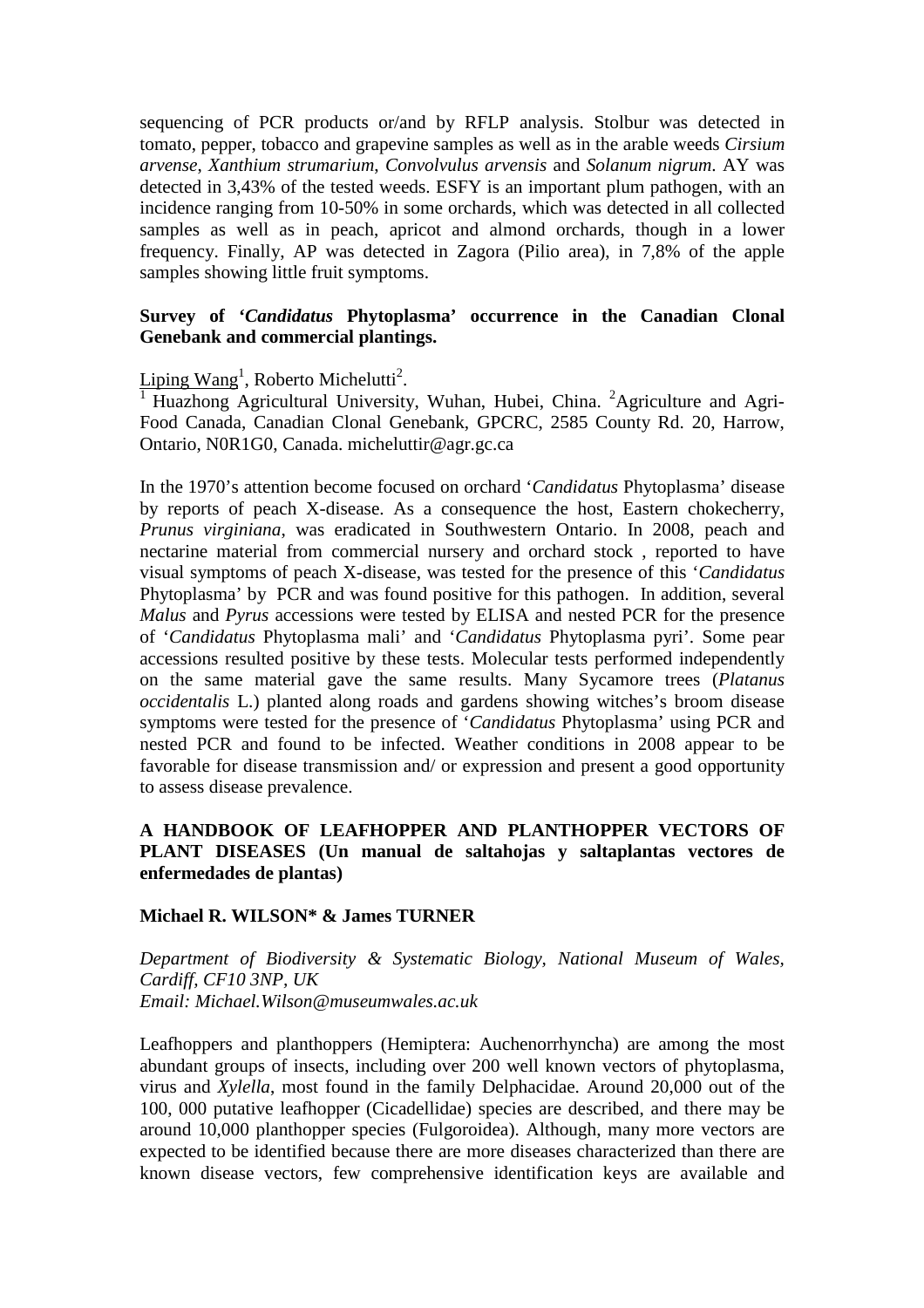details of pest species are mostly widely scattered in the specialist literature.

This Leverhulme Trust's project will provide a comprehensive and accessible introductory guide to the leafhopper and planthopper vectors of phytoplasma, bacteria and virus diseases through datasheets holding high quality digital images of adult insects (and nymphs where available), taxonomic drawings of morphological features, and text on the biology and pest status of each species, including details of taxonomy, identification, similar species, biology, host plants, distribution, and diseases and bibliography, supporting both professionals as well as workers in developing countries seeking accurate information on identification.

The project will initially compile a database of known plant diseases and their vectors from the various sources available, bringing together knowledge of both phytoplasma and virus diseases with taxonomic and biological vector details, available to both plant pathologists and entomologists. The approach taken of web-based and published handbook will make dissemination easy, flexible and inexpensive from information on known vector species and introductory material provided, to groups generally, as well as, placing emphasis on those that contain pest species.

## **VARYING SYMPTOMS OF PHYTOPLASMA ESFY IN APRICOT AND PEACH GROWN ON FIFTEEN DIFFERENT** *PRUNUS* **ROOTSTOCKS**

## **T. Ne**č**as, V. Mašková and B. Krška Mendel University of Agriculture and Forestry in Brno Faculty of Horticulture in Lednice – Czech Republic,**  Contact: **necast@zf.mendelu.cz**

The visual symptoms displayed by 12 apricot trees and 1 peach cultivar ('Jantze') were monitored after the presence of phytoplasma ESFY was established using nested PCR methods. Fifteen different rootstocks, grown in pots, were then infected by grafting on buds taken from these 13 infected trees. These were: 'MRS 2/5' (*P. cerasifera* × *P. spinosa*), 'AP-1' (*P. cerasifera* × *P. persica*), 'Myrobalan 29C (*P. cerasifera*)', 'MY-KL-A' (*P. cerasifera*), 'Strážovický myrobalan' (*P. cerasifera*), 'Lesiberian' (*P. persica*), 'GF-8-1' (*P. cerasifera* × *P. munsoniana*), 'GF 677' (*P. persica* × *P. amygdalus*), 'GF 31' (*P. cerasifera*), 'GF 305' (*P. persica*), 'VVA-1' (*P. tomentosa* × *P. cerasifera*), 'Shirofugen' (*P. serrulata*), 'St. Julien A.' (*P. insititia*), 'Torinel® ' (*P. domestica* - hexaploid') a 'M-LE-1' (*P. armeniaca*). Each combination was replicated 15 times and then kept in technical isolation. The symptoms subsequently manifested in the shoots arising from the infected buds, and also in the shoots arising directly from the parent rootstock, were recorded. Symptoms were often species specific and sometimes seen only in specific cultivars too. The primary symptoms of ESFY – chlorotic leaf roll - were recorded in 98% of combinations using the peach cv. 'Jantze', compared to 58% for the apricot cv. 'Poljus Južnyj' and 34% for 'Hargrand\_2'. All combinations using the rootstock 'GF-8-1' had symptoms of leaf yellowing, all with 'Torinel®' had symptoms of leaf roll and reddening of the leaves, and all with 'GF305' had early leaf cast. Symptoms were also observed after using buds taken from trees known to be ESFY positive but showing no obvious visual symptoms. In the case of infected buds taken from the cv. 'Poyer', 55% of annual shoots showed no visual symptoms and in 36% symptoms of leaf roll were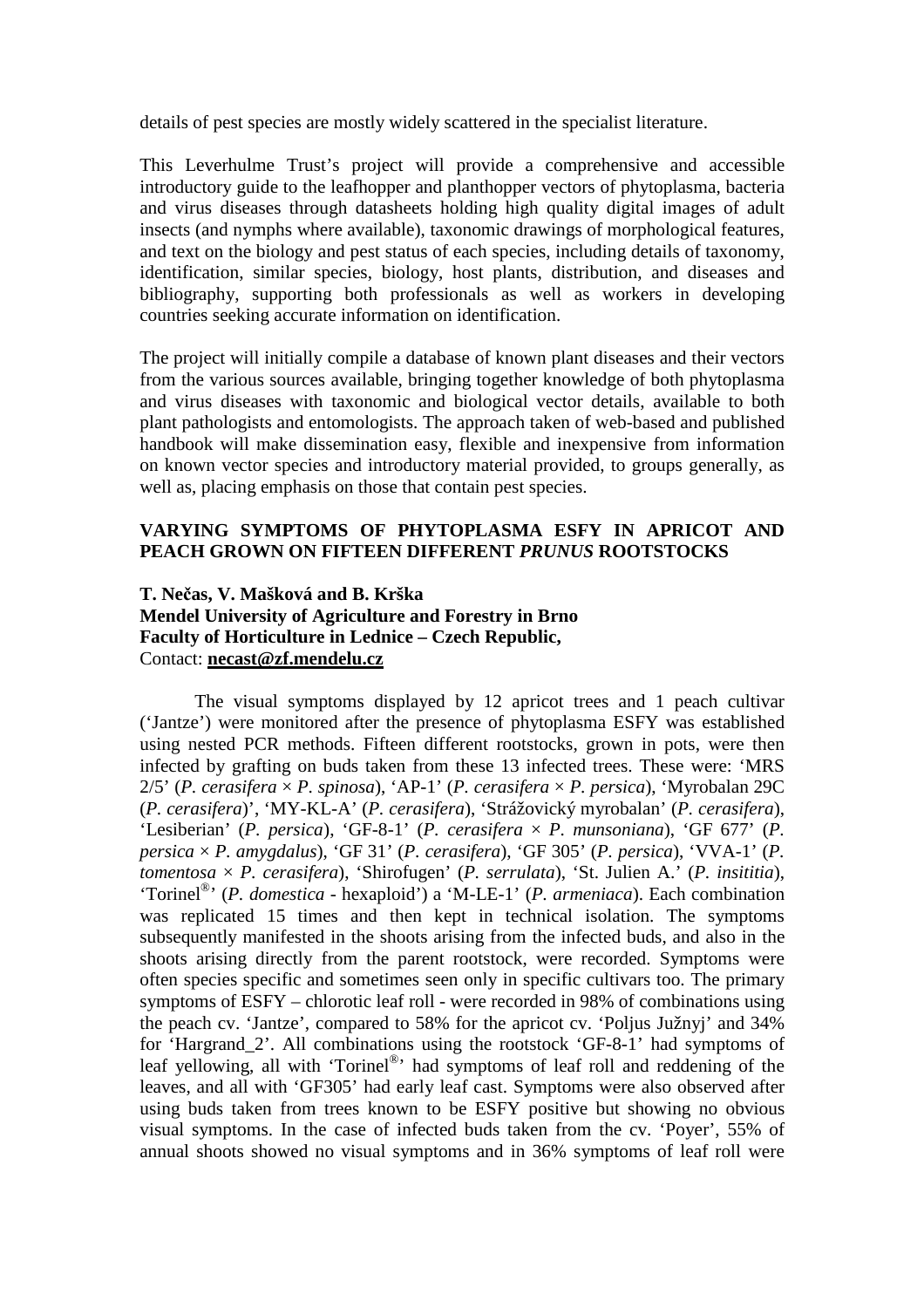seen. Chlorotic leaf roll and leaf yellowing were significantly more common than early leaf cast or cases with no obvious symptoms (latent infection).

## **Characterization of Jamaica phytoplasmas based on RFLP analyses of the 16S rRNA region.**

Wayne A. Myrie<sup>(1)</sup>, Leisa Douglas<sup>(1)</sup>, Basil O. Been<sup>(1)</sup>, Wayne McLauglin<sup>(2)</sup>, Michel  $Dollet^{(3)}$ , Carlos Oropeza<sup>(4)</sup> and Maria Mercedes Roca<sup>(5)</sup>

<sup>(1)</sup> Coconut Industry Board, 18 Waterloo Road, Kingston 10, Jamaica W. I.; <sup>(2)</sup> Dept of Basic Medical Sciences, Molecular Biology Bldg, 4 St. John's Close, (Mona) Kingston 7, Jamaica W. I.; <sup>(3)</sup>Centre de coopération internationale en recherche agronomique pour le développement, TA 80/A, Campus International de Baillarguet, 34398 Montpellier Cedex 5, France; (4) Centro de Investigación Científica de Yucatán (CICY), Mérida, México; <sup>(5)</sup> Biotechnology and Plant Protection Programs Zamorano University, P.O.Box 93, Tegucigalpa, Honduras

Despite their economic importance and unique biological features, phytoplasmas remain the most poorly characterized plant pathogens. In characterizing phytoplasmas in Jamaica the conserved 16S rRNA region was probed for variations. Phytoplasma samples collected from three locations, Bachelors Hall, Long Bay and Rowlandsfield, were amplified in P1/P7 PCRs and in nested PCRs using primers LY16Sr-23S/LY16Sf. The characteristic 16S r DNA fragments of 1.8 kb amplified in P1/P7 primed PCRs and of 1.7 kb amplified in nested PCR primed with primers LY16Sr-23S/LY16Sf were digested in single reactions with twelve restriction enzymes. Four enzymes (*Hae*III, *Hinf*I, *Tru* 9 and *Taq* 1) in the Restriction Fragment Length Polymorphism (RFLP) analysis gave differences with the digested samples. The enzyme *Hae* III distinguishes two 'pathotypes' from the Long Bay and Rowlandsfield. *Hinf*I distinguishes three 'pathotypes'from Long Bay, one of which is similar to a 'pathotype' from Rowlandsfield. *Tru* 9 distinguishes three 'pathotypes' from Bachelors Hall. *Taq* 1 enzyme distinguishes two 'pathotypes' from Bachelors Hall. One RFLP pattern obtained from Long Bay is similar to a pattern obtained from Rowlandsfield; suggesting that the 'pathotypes'of phytoplasma are similar. Our results are significant; as this is the first time that variations were detected in 16S rRNA region of the Jamaican LY phytoplasma. The correlations between 'pathotypes' and geographical locations could be significant for epidemiological studies and management strategies of LY disease control.

**NEW PHYTOPLASMA HOSTS IN CUBA** (Nuevos hospedantes de fitoplasmas en Cuba)

Yaima Arocha<sup>1,4</sup>, Karel Acosta<sup>2</sup>, Berta Piñol<sup>1</sup>, Roberto Almeida<sup>3</sup>, Ileana Miranda<sup>1</sup>, John Lucas $4$ 

<sup>1</sup>National Centre for Animal and Plant Health, CENSA, Havana, Cuba; <sup>2</sup>University Centre V.I.Lenin, Las Tunas, Cuba; <sup>3</sup>National Institute of Sugarcane Research, INICA, Havana, Cuba; <sup>4</sup>Rothamsted Research, United Kingdom.

Phytoplasmas have become a serious threat for agriculture in Latin America and the Caribbean since they have been found in fruit trees, ornamentals, horticultural crops, and weeds. In Cuba, there is an actual policy to plant horticultural crops to increase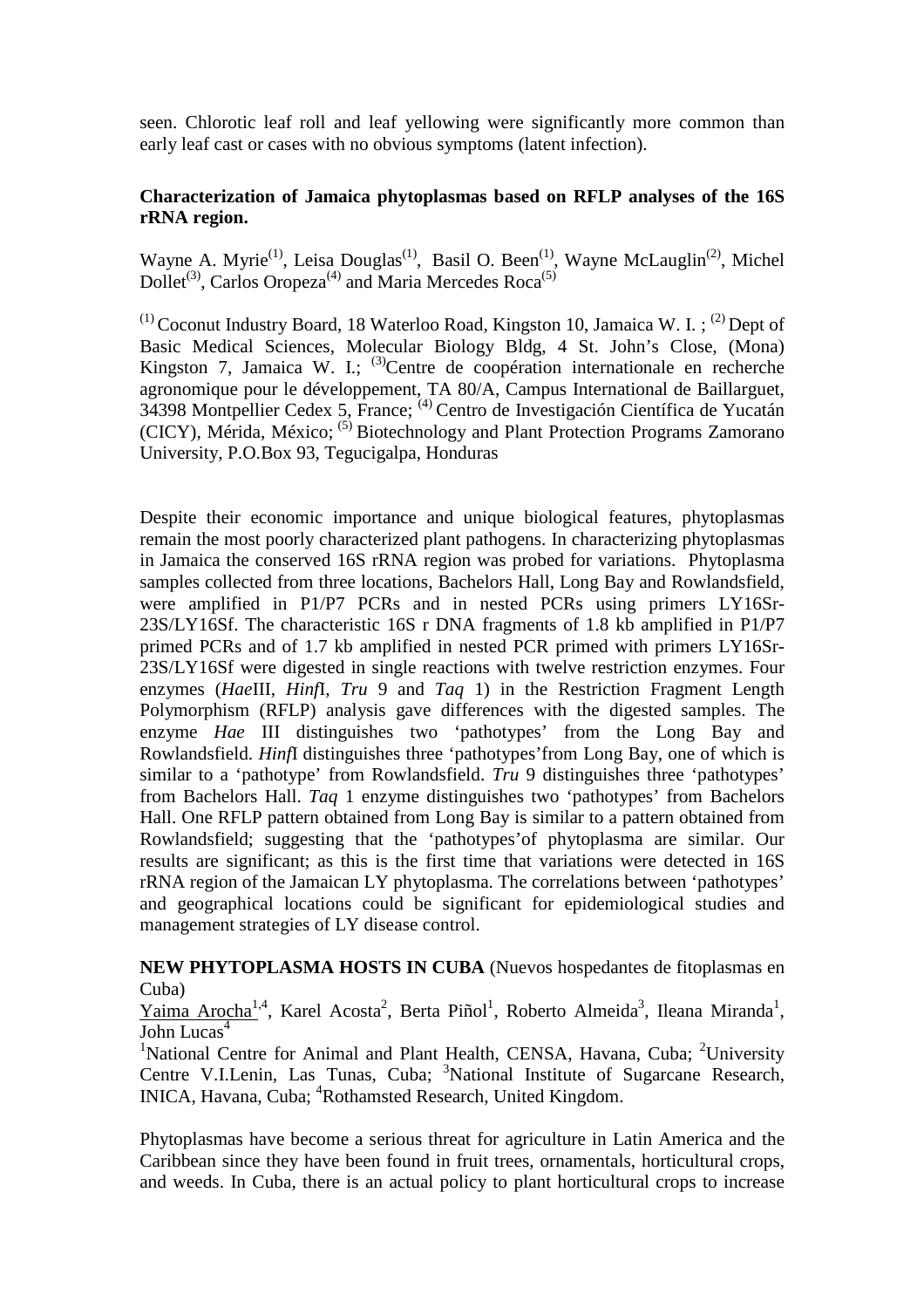the urban and peri-urban agriculture. Phytoplasmas have been associated with diseases in sugarcane, papaya and coconut. However, other crops like tobacco, carrot, reddish, beetroot, cassava and cabbage have been exhibiting typical phytoplasma symptoms, and have been collected from western, central and eastern regions.

Samples were evaluated through nested PCR with phytoplasma primers P1/P7, R16mF2/R1 and fU5/rU3. RFLP with a variety of restriction enzymes were conducted for characterization of isolates. Representative amplicons of each plant species were purified, cloned (pGEMT-Easy Vector, Promega) and sequenced. Sequences were blasted to Genbank, and phylogeny was established using MEGA version 3.1. Two main groups of phytoplasmas, 16SrI, *Ca.* Phytoplasma asteris, and 16SrII, *Ca.* Phytoplasma aurantifolia, have been identified affecting these crops in Cuba, which indicates that both 16SrI and 16SrII alternate between nearby crops. Further studies will be required to identify potential vectors and understand the epidemiology of such diseases.

### **NAPIER GRASS STUNT AND SMUT IN EAST AFRICA (Enanismo y Carb**ό**n de la hierba elefante en África del Este)**

 $Yaima Arocha<sup>1,4</sup>$ , K. Acosta<sup>2</sup>, M. Wilson<sup>3</sup>, J. Hanson<sup>4</sup>, J. Proud<sup>4</sup>, T. Zerfy<sup>4</sup>, G. Abebe<sup>4</sup>, M. School<sup>5</sup>, M. Mulaa<sup>5</sup>, Timothy Bean<sup>6</sup>, H. Cools<sup>6</sup>, B. Fraaije<sup>6</sup>, M. Wilkinson<sup>6</sup>, P. Jones<sup>6</sup>, J. Lucas<sup>6</sup>

<sup>1</sup>National Centre for Animal and Plant Health, CENSA, Havana, Cuba; <sup>2</sup>University Centre V.I.Lenin, Las Tunas, Cuba; <sup>3</sup>National Museum of Wales, United Kingdom; International Livestock Research Institute, ILRI, <sup>4</sup>Ethiopia, Kenyan Agricultural Research Institute, <sup>5</sup>KARI, Kenya, <sup>6</sup>Rothamsted Research, United Kingdom.

Napier grass (*Pennisetum purpureum*), the most important forage crop in East Africa, has been affecting by devastating diseases. Napier Grass Stunt (NGS) is a phytoplasma disease affecting livelihoods of many countries including Ethiopia, Kenya and Uganda, along with Napier grass smut (NHS), caused by a fungus *Ustilago kamerunensis*. Phytoplasmas of groups 16SrIII (X-disease) and 16SrXI (*Candidatus* Phytoplasma cynodontis) have been associated with NGS in Kenya, Ethiopia and Uganda. A serious phytosanitary problem has emerged since those varieties that have been spread among farmers as resistant to NHS are susceptible to NGS. The present paper present results on the molecular identification and characterization of the NGS phytoplasma, and new insights on NHS. Polymerase chain reaction (PCR)-based assays, using phytoplasma universal primers, in combination with restriction fragment length polymorphism and sequencing analysis of the 16S ribosomal RNA gene were used to analyze NGS-affected samples, including leafhopper specimens identified as potential vectors, and other plant species as alternative hosts. PCR and sequencing assays based on the  $\beta$ -tubuline and ITS regions were used for the molecular identification and characterization of *U. kamerunensis*. Sequences from both NGS phytoplasma and *U. kamerunensis* were compared by BLAST and phylogenetic relationships established. Results point directions towards the development of diagnostic tools for both NGS and NHS diseases, including resistance screening, and the improvement of their management and control.

**ALFALFA (***Medicago sativa***) AS A NEW PHYTOPLASMA HOST IN SAUDI ARABIA** (Alfalfa (*Medicago sativa*) como un nuevo hospedante de fitoplasmas en Arabia Saudita). Khalid Alhudaib<sup>1</sup>, Yaima Arocha<sup>2</sup>; <sup>3</sup>John Lucas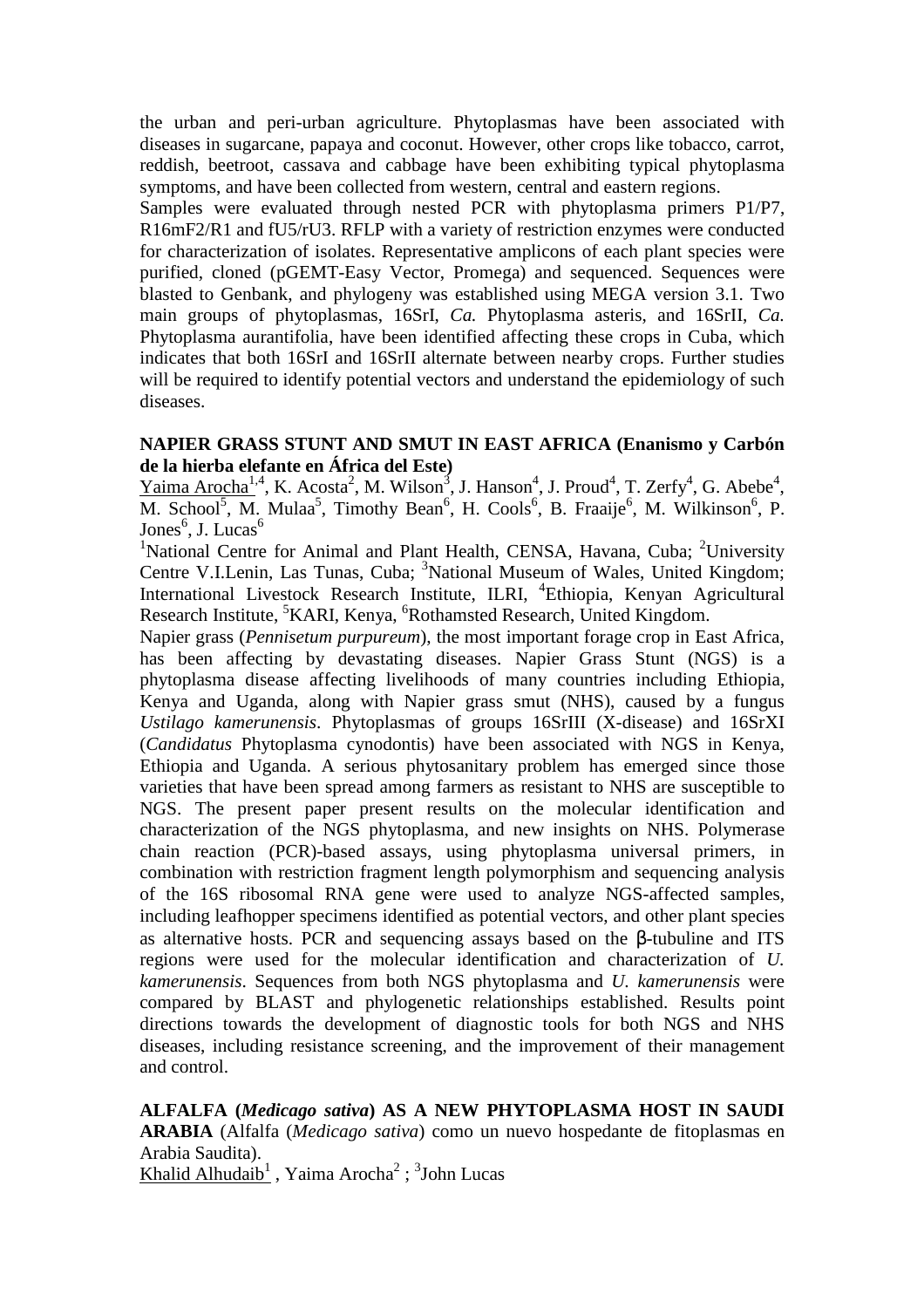<sup>1</sup>King Faisal University, Alhassa, Saudi Arabia; National Centre for Animal and Plant Health, CENSA, Havana, Cuba; <sup>3</sup>Rothamsted Research, UK

Phytoplasmas have become a serious threat for agriculture in Saudi Arabia since their detection in date palm and other plant species. Alfalfa is one of the most important forage crop widely used in over the world. Alfalfa plants exhibiting typical phytoplasma symptoms, including witches' broom, leaf yellowing, little leaf, phyllody and virescence were collected from different areas of Alhassa. Other plant species were also surveyed from the alfalfa fields, and leafhoppers were trapped by netting.

Plant and insect samples were subjected to DNA extraction and evaluated through nested PCR with phytoplasma primers P1/P7 and fU5/rU3. RFLP with a variety of restriction enzymes were conducted for partial characterization of isolates. Representative amplicons were purified, cloned (pGEMT-Easy Vector, Promega) and sequenced. Sequences were blasted to Genbank, and phylogeny was established using MEGA version 3.1. The present work discuss about the identification of the phytoplasma associated with alfalfa disease, including alternative reservoirs and potential vectors, and their epidemiological implications for the development of further management strategies.

## **Phytoplasma diseases in Argentina. Current situation (FITOPLASMAS EN ARGENTINA. SITUACIÓN ACTUAL)**

Luis Conci. Instituto de Fitopatología y Fisiología Vegetal (IFFIVE). Instituto Nacional de Tecnología Agropecuaria (INTA). Camino 60 cuadras Km. 5 1/2 (X5020ICA). Córdoba. Argentina. Correo-e: lconci@correo.inta.gov.ar / lrconci@yahoo.com.ar

En Argentina existen dos situaciones marcadas en lo que respecta a infecciones por fitoplasmas. En algunos casos la enfermedad se da de manera recurrente y sistemática en cultivos, nativas y malezas produciendo daños que podrían ser cuantificables, en cambio en otros la aparición es aleatoria, en pocos ejemplares, lo que solo permite el estudio del patógeno. Se está trabajando en el diagnóstico y caracterización de fitoplasmas y aspectos epidemiológicos de estas enfermedades. Se utilizan técnicas de Microscopía Electrónica, PCR utilizando cebadores universales y específicos, RFLP sobre los productos de amplificación, y secuenciación de genes 16Sr, y de proteínas ribosomales. Se ha logrado identificar fitoplasmas del grupo 16Sr I (*Aster yellows*) subgrupo B; 16SrIII (*X-disease)* subgrupos B y J, 16Sr VII (*Ash yellows*) subgrupo B y del nuevo subgrupo C y también del grupo 16Sr XIII (*Mexican periwincle*) subgrupo C, sumando nuevos grupos y subgrupos *rrpp*. Se evalúa incidencia y prevalencia de la enfermedad llamada "*Tristeza del ajo*" en *Allium sativum* L., el MBS en maíz (*Zea mays* L.), la "*Escoba de bruja de la alfalfa*" (*Medicago sativa* L.), el "*Declinamiento del paraíso*" (*Melia azedarach* L.), se están iniciando los estudios en frutilla (*Fragaria x ananassa*), en nativas como lagaña de perro (*Caesalpinia gilliesii* Wall. Ex Hook), romerillo (*Heterothalamus alienus* Spreg. Kuntze) y malezas como rama negra (*Coniza bonariensis* L.) y artemisa (*Artemisa* spp). La prevalencia en general es elevada y la incidencia variable según la enfermedad, con alto índice de mortalidad sobre el material afectado. Se están estudiando poblaciones de hemípteros para determinar que especies estarían involucradas en la transmisión.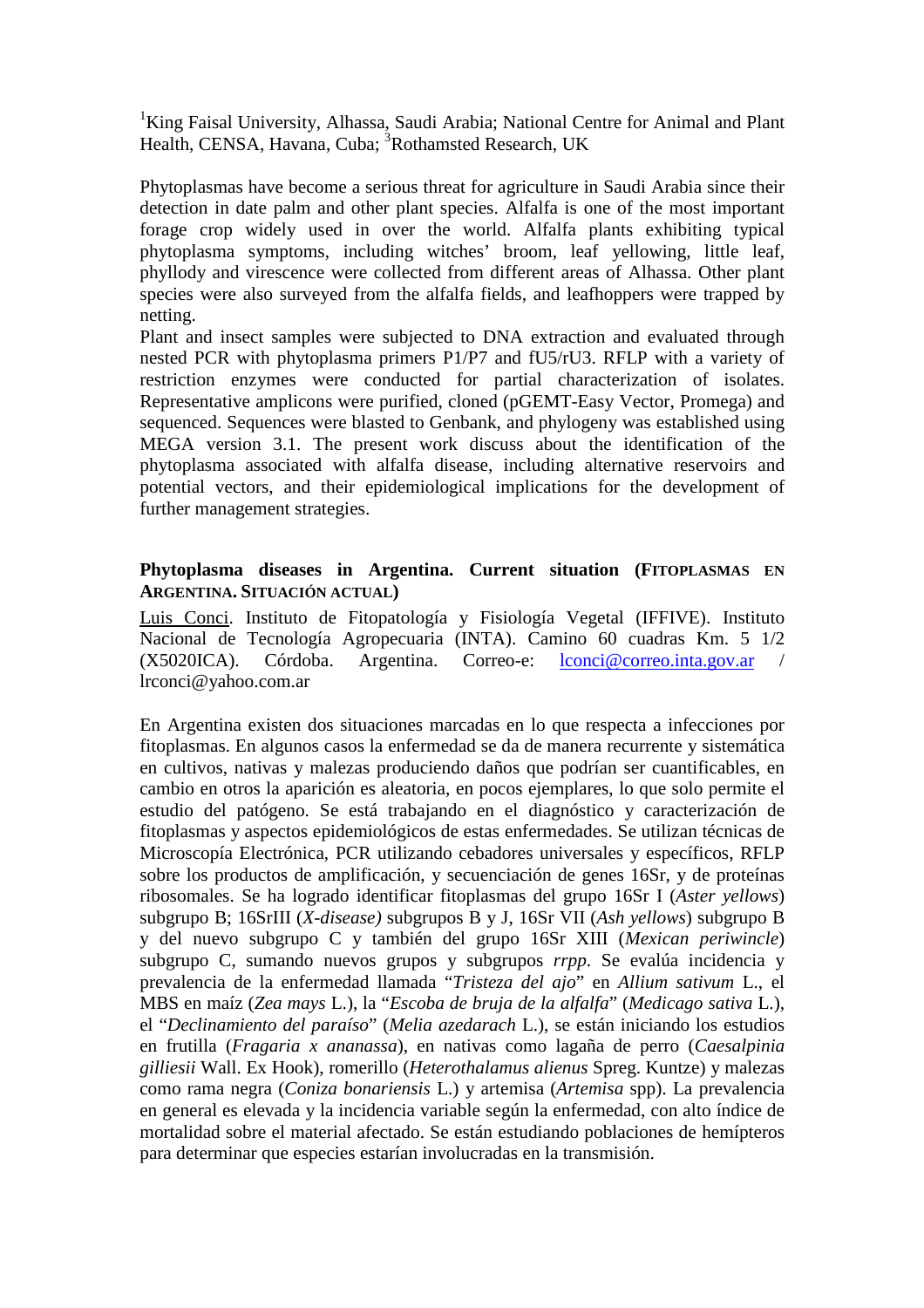## **OCURRENCIA Y DISTRIBUCIÓN GEOGRÁFICA DE FITOPLASMAS ASOCIADOS CON ENFERMEDADES DE PAPA EN MÉXICO**

(Occurrence and geographical distribution of phytoplasmas associated with potato diseases in Mexico)

María Elena Santos-Cervantes<sup>1,2</sup>, Jesús Alicia Chávez-Medina<sup>1</sup>, Josira Acosta-Pardini<sup>1</sup>, Jesús Méndez-Lozano<sup>1</sup> y Norma Elena Leyva-López<sup>1</sup>

<sup>1</sup>CIIDIR-IPN-Sinaloa, Juan de Dios Bátiz Paredes 250, Guasave, Sinaloa, México CP 81101

<sup>2</sup>Programa Regional de Noroeste para el Doctorado en Biotecnología, FCQB-UAS. Cd. Universitaria, Apdo. Postal 1354, Culiacán, Sinaloa, México

Email: neleyval@ipn.mx

El cultivo de la papa es uno de los más importantes de México y en los últimos años ha sido afectado por enfermedades causadas por fitoplasmas, como la punta morada (PPT) y brote de hilo (PHS) de la papa, ocasionando severos estragos en las regiones productoras del país. En estudios previos se identificaron y caracterizaron fitoplasmas asociados con las enfermedades PPT y PHS. El objetivo de este trabajo de investigación fue determinar la ocurrencia y distribución geográfica de fitoplasmas en las principales regiones productoras de papa del país. 2994 muestras (tubérculos y follaje) colectadas en las principales regiones paperas de México como Sinaloa (SIN), Sonora (SON), Chihuahua (CHI), Guanajuato (GTO), Coahuila (COAH), Jalisco (JAL) y Baja California (BC) durante el periodo 2003-2006 fueron analizadas por PCR anidado con oligonucleótidos universales para fitoplasmas (R16MF2/R16MR2 y R16F2n/R16R2). Los productos de PCR fueron clonados, secuenciados y analizados con los programas MegAlign y pDRAW32. Se encontró al grupo del amarillamiento del aster (16Sr-I) distribuido en todas las regiones productoras, mientras que el grupo de la escoba de bruja del cacahuate (16Sr-II) se encontró solamente en GTO, el grupo de la enfermedad X del durazno (16Sr-III) en GTO y COAH y el grupo de la virescencia de la teresita Mexicana (16SrXIII) se encontró recientemente en Sinaloa. Este es el primer reporte de fitoplasmas del grupo 16SrXIII infectando papa en México.

## **SITUACIÓN ACTUAL SOBRE ENFERMEDADES FITOPLASMICAS EN HORTALIZAS EN MÉXICO**

(Current situation of phytoplasma diseases in vegetable crops in Mexico)

María Elena Santos-Cervantes<sup>1,2</sup>, Jesús Alicia Chávez-Medina<sup>1</sup>, Jesús Méndez-Lozano<sup>1</sup> y <u>Norma Elena Leyva-López<sup>1</sup></u>

<sup>1</sup>CIIDIR-IPN-Sinaloa, Juan de Dios Bátiz Paredes 250, Guasave, Sinaloa, México CP 81101

<sup>2</sup>Programa Regional de Noroeste para el Doctorado en Biotecnología, FCQB-UAS. Cd. Universitaria, Apdo. Postal 1354, Culiacán, Sinaloa, México Email: neleyval@ipn.mx

La horticultura representa una de las actividades agrícolas más importantes en México, tanto como alimento como por la cantidad de mano de obra requerida y las divisas generadas por su exportación. se considera que uno de los factores limitantes para la producción de hortalizas en México son las enfermedades causadas por fitoplasmas, con un mayor impacto en el cultivo de papa. La punta morada de la papa y *Bactericera cockerelli* han causado severos problemas a la producción de papa en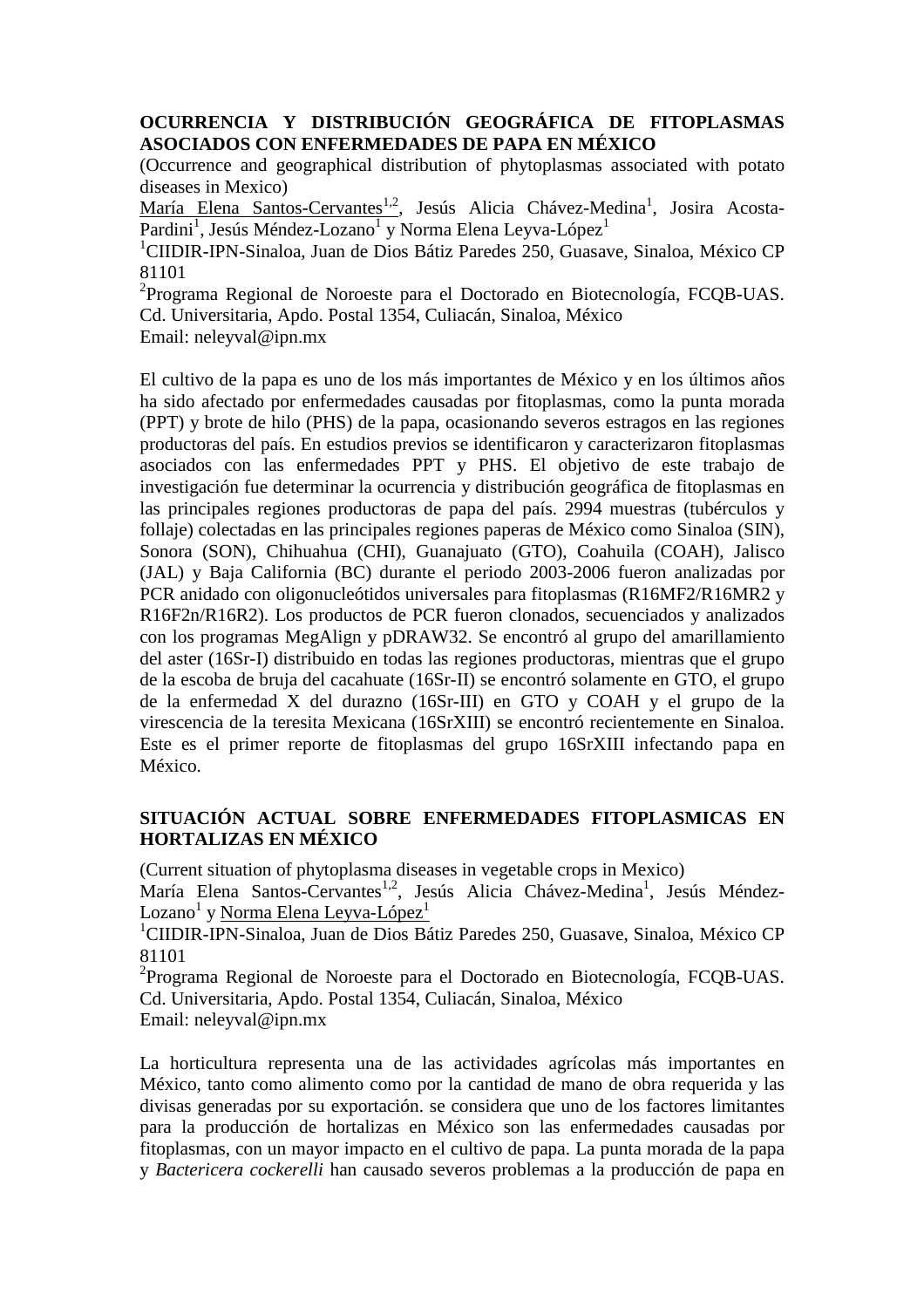las zonas productoras del centro y noreste del país, presentándose pérdidas de hasta el 100% en algunos lotes. En los últimos 6 años nuestro grupo de investigación ha realizado un escrutinio nacional sobre enfermedades relacionadas con fitoplasmas en cultivos hortícolas con énfasis en aspectos epidemiológicos (vectores y hospederos). Mediante estudios de PCR anidado, PCR múltiple con oligonucleótidos específicos, PCR en tiempo real, análisis RFLP-PCR y secuenciación se ha confirmado la presencia de fitoplasmas en los cultivos de chile, papa, tomatillo y tomate. También se han identificado como malezas hospederas a Rhynchosia minima, *Ludwigia octovalvis*, *Cissus Sycloides*, *Parthenium hysterophorus* y *Polygonum hydrapiper*. Los fitoplasmas encontrados ampliamente distribuidos en cultivos hortícolas de nuestro país pertenecen a los 16SrI, 16SrII, 16SrIII y 16SrXIII. Durante varios años se había asociado altas poblaciones de *B. cockerelli* a enfermedades fitoplásmicas del cultivo de papa; pero fue hasta recientemente que nuestro grupo de trabajo confirmó a *Bactericera cockerelli* como transmisor de estos fitoplasmas.

## **EL AMARILLAMIENTO LETAL DEL COCOTERO EN CUBA.**

(Coconut lethal yellowing in Cuba)

Raixa Llauger-Riverón<sup>1</sup>, Cyrelys Collazo-Cordero<sup>1</sup>, Sandrine Fabre<sup>3</sup>, Lilliam Otero<sup>1</sup>, Caridad González-Hernández<sup>1</sup>, Lumey Peréz-Artiles<sup>1</sup>, Roxana Rodríguez<sup>2</sup>, Maruchi Alonso<sup>1</sup>, Maritza Luís-Pantoja<sup>1</sup>, Jorge R Cueto<sup>1</sup> y Michel Dollet<sup>3</sup>.

<sup>1</sup>Instituto de Investigaciones en Fruticultura Tropical. Ave 7ma #3005 La Habana. Cuba. PZ 13 Email:despacho@iift.cu

## <sup>2</sup>Instituto de Ecología y Sistemática. Carretera Varona km 31/2. La Habana. Cuba. **<sup>3</sup>CIRAD-PERENNIAL CROPS DEPARTMENT. RESEARCH UNIT 29- ETIOLOGY WILTS- CAMPUS INTERNATIONAL DE BAILLARGUET, 34938 MONTPELLIER CEDEX 5 FRANCE.**

Dentro de las enfermedades que afectan al cultivo de cocotero se encuentra el amarillamiento letal del cocotero. En este trabajo se propuso evaluar la diversidad de los aislados de fitoplasmas encontrados a partir del estudio de la región no-ribosomal del genoma. La comparación de las secuencias de los aislados cubanos respecto a las de otros fitoplamas procedentes de jamaica evidenció una alta homología, Por otra parte se seleccionó la localidad de Playa Duaba en Baracoa, foco activo de la enfermedad para realizar los análisis de la enfermedad. Se realizó la detección de los fitoplasmas presentes en plantas con síntomas a través de la PCR con los iniciadores P1/P7 y LYF1/LYR1, se inventariaron los posibles insectos vectores, se registró la vegetación acompañante, así como los ecotipos de cocotero presentes. A partir de la amplificación del segmento 16S rRNA y de la región no-ribosomal se obtuvieron fragmentos de 1.8kb y de 1.0kb, respectivamente. Se colectaron los insectos: *Omolicna* sp. (Hemiptera: Fulgoridae), *Cedusa* sp (Hemiptera: Fulgoridae), *Nymphocixia caribbea* Fennah (Hemiptera: Cixidae), *Saccharosydne* sp (Hemiptera: Fulgoridae). De la vegetación característica de la zona se colectaron las especies: *Stachytarpheta jamaicensis, Cleome ginandria, Emilia fosbergii y Jatropha gossypifolia*, entre otras. Los ecotipos más representativos son los cocos criollos, los indios verdes, dorados, amarillos y rojos, de los cuales los criollos fueron los más afectados.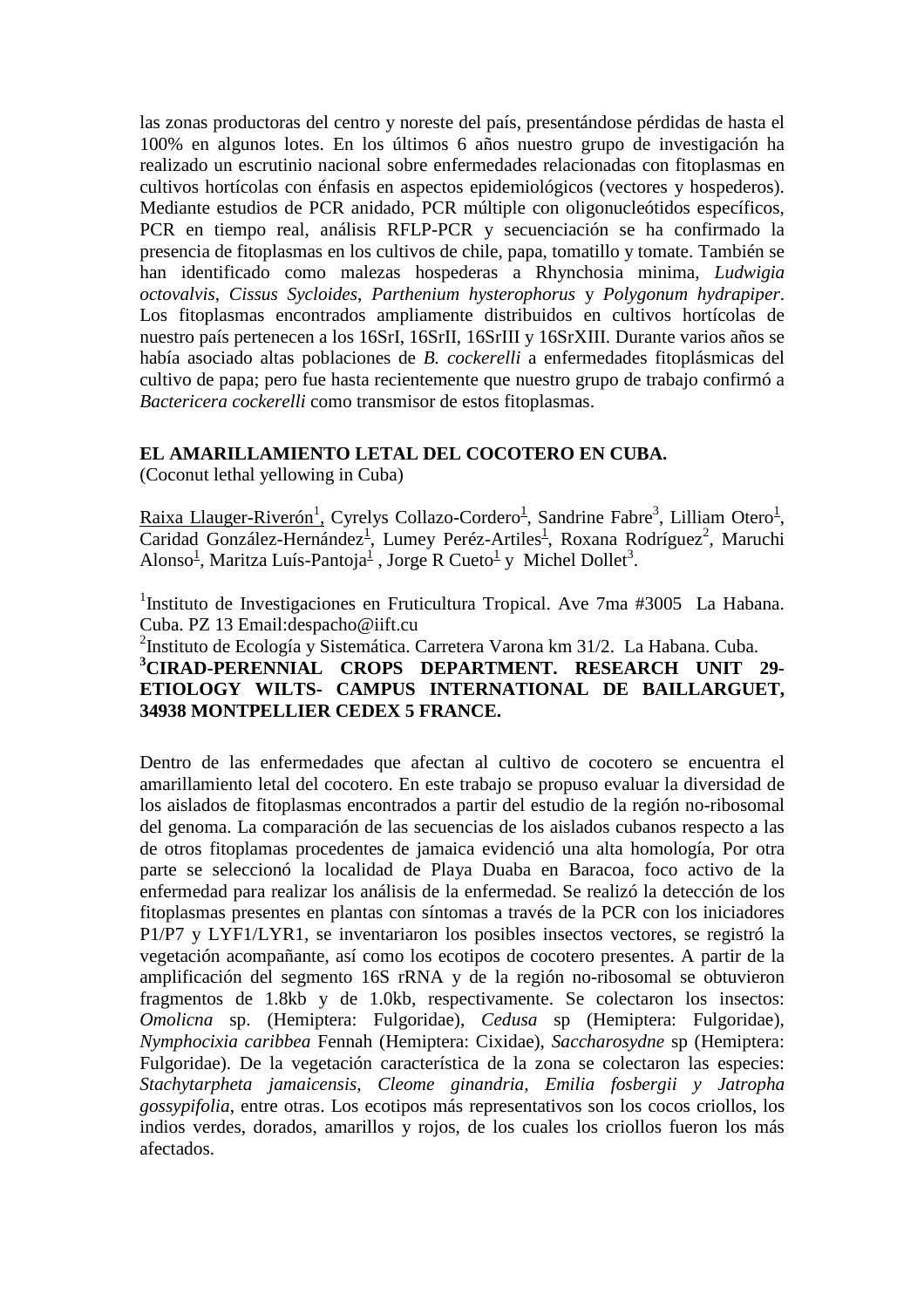**Estado actual del conocimiento de los cicadélidos (Hemiptera:Cicadellidae) de interés económico para Cuba.** Marta M. Hidalgo-Gato y Rosanna Rodríguez-León Instituto de Ecología y Sistemática, Ministerio de Ciencia Tecnología y Medio Ambiente (CITMA). e-mail: hidalgogato@ecologia.cu

En Cuba existe un estimado de 401 especies de hemípteros auquenorrincos, distribuidas en 14 familias y 75 géneros. Entre las familias mejor representadas, se encuentra Cicadellidae, con 56 géneros y 164 especies que representan 40,8 % del total. Esta constituye además, una de las de mayor importancia, porque algunos de sus integrantes constituyen vectores de enfermedades a diferentes plantas y cultivos. El objetivo de este trabajo es recopilar información sobre las especies de cicadélidos de interés económico en Cuba. Los resultados que se exponen proceden de proyectos de investigación, revisión de la colección entomológica del Instituto de Ecología y Sistemática y de la literatura. Dentro de la familia Cicadellidae, 33 especies habitan en plantas económicas de Cuba y 16 son registradas como transmisores reales ó potenciales de enfermedades a las plantas, en diferentes países América y las Antillas. Las especies que viven en plantas económicas de Cuba, pertenecen a las subfamilias Typhlocybinae (14 spp.), Deltocephalinae (9 spp.), Cicadellinae (6 spp.), Agallinae (3 spp.) y Xerophloeinae (1 sp.); mientras que las especies que constituyen vectores potenciales de enfermedades para Cuba, pertenecen a las subfamilias Deltocephalinae (7 spp.), Agallinae (4 spp.), Cicadellinae (3 spp.), y Typhlocybinae (2 spp). En el ecosistema cañero, se listaron 12 especies de cicadélidos de importancia económica, mientras que en los ecosistemas naturales: 3 especies en la Sierra de los Órganos, 13 en la Sierra del Rosario, 6 en Topes de Collantes, 12 en el Archipiélago de Sabana Camagüey y 1 en la Altiplanicie Sagua-Baracoa.

## **SITUACIÓN ACTUAL DE HEMIPTERA: FULGOROMORPHA EN CUBA. ESPECIES DE IMPORTANCIA EN LA TRANSMISIÓN DE ENFERMEDADES A LAS PLANTAS. ROSANNA RODRÍGUEZ-LEÓN MERINO Y MARTA M. HIDALGO-GATO GONZÁLEZ. INSTITUTO DE ECOLOGÍA Y SISTEMÁTICA (IES). CARR. DE VARONA, KM 3.5, BOYEROS, C. HABANA , CUBA.**

Los Fulgoromorpha (planthoppers) están representados en todas las regiones del mundo pero se les encuentra principalmente en los trópicos, sus integrantes son responsables de muchos de los estragos más importantes en los grandes cultivos de cereales en el mundo: arroz, maíz, trigo, sorgo, los cuales son ocasionados durante la puesta, la alimentación, o por la transmisión de diferentes fitopatógenos. En Cuba, 23 especies de 7 familias están presentes en diferentes hábitats, tanto en agroecosistemas como en ecosistemas naturales. Es objetivo de este trabajo brindar información actualizada sobre las especies de Hemiptera Fulgoromorpha presentes en agroecosistemas y ecosistemas naturales de Cuba, con énfasis en la situación taxonómica y distribución geográfica de las especies transmisoras de enfermedades en cultivos de interés económico. Entre estas especies de importancia se destacan los delfácidos: *Saccharosydne saccharivora* en la caña de azúcar, *Peregrinus maidis* en el maíz y *Tagosodes orizicola* en el arroz y los cíxidos: *Myndus crudus* y *Nymphocixia caribbaea* en cocoteros. La información compilada procede de resultados científicos obtenidos por las autoras en Proyectos de Investigación realizados en áreas naturales y en agroecosistemas de Cuba, de la revisión de la Colección Entomológica del IES y de la literatura especializada. Los resultados expuestos pueden servir de base para la